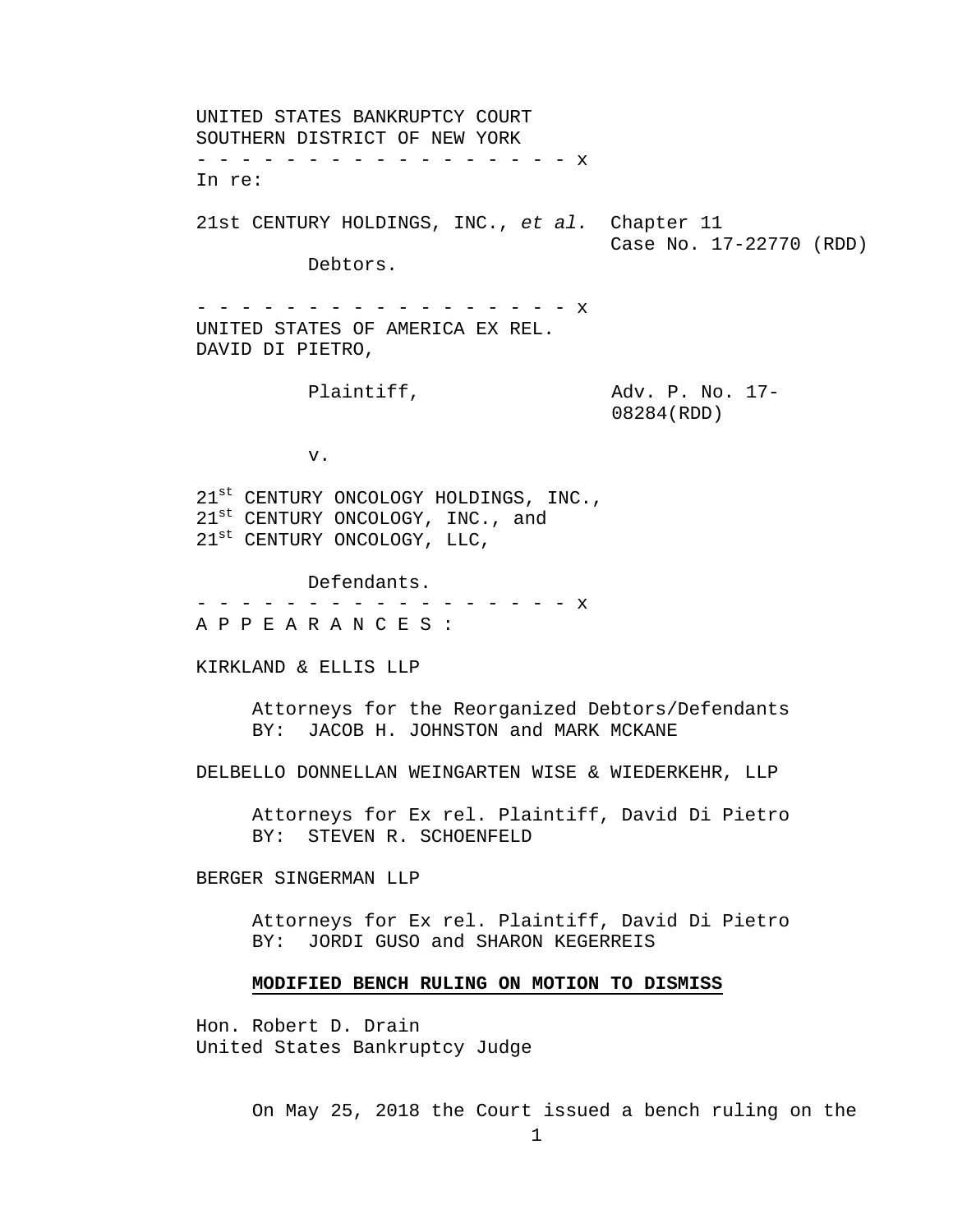portion of the reorganized debtors/defendants' (the "Debtors") motion for an order dismissing this adversary proceeding pursuant to Fed. R. Bankr. P. 7009 and 7012 that the Court had not previously granted in its prior bench ruling on January 30, 2018. As I alerted the parties at the hearing, I am filing this modified bench ruling to correct and improve on the syntax and structure of the May 25, 2018 oral ruling, the result of which has already been memorialized by an order dated June 4, 2018 granting the motion to dismiss in full. This Modified Bench Ruling is more colloquial and immediate than a memorandum of decision (and delivered faster), but I hope it is more readable than the bench ruling transcript which it supersedes.

This is the adjourned hearing from January 30, 2018 on the Debtors' motion to dismiss the first amended complaint herein $^1$  pursuant to Fed. R. Bankr. P. 7009 and 7012,

i<br>Li

<sup>&</sup>lt;sup>1</sup> Although the complaint at issue is styled a "First Amended Complaint to Determine Dischargeability of Debt Pursuant to 11 U.S.C. § 1141(d)(6)," this is the first motion to dismiss that the Court has considered in this adversary proceeding.

It is also worth noting that this adversary proceeding actually involves two complaints: the first being the complaint in this adversary proceeding, which seeks a declaration of non-dischargeability under 11 U.S.C. § 1141(d)(6) of the claims under the False Claims Act, 31 U.S.C. § 3729-33, which were asserted against the Debtors in the second complaint, in the District Court for the Southern District of Florida, a copy of which is attached as an exhibit to and is incorporated in the first complaint. Because the motion to dismiss focuses primarily on infirmities in that second complaint, references herein to the "complaint" are unless otherwise noted to the second, False Claims Act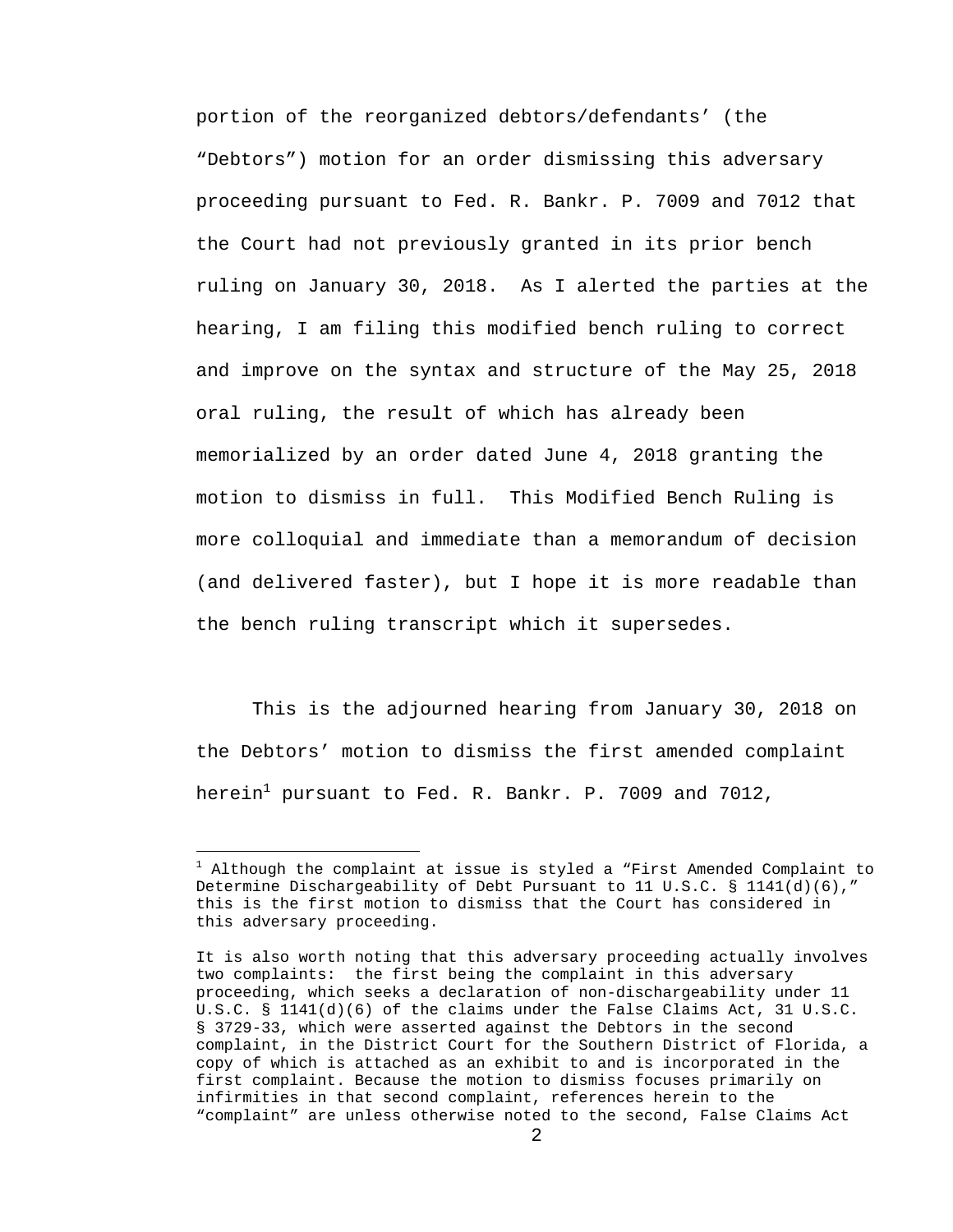incorporating Fed. R. Civ. P. 9(b) and 12(b)(6).

At the January 30, 2018 hearing, I granted certain aspects of the Debtors' motion to dismiss: I denied the claims of the relator plaintiff, Mr. De Pietro (the "Plaintiff") in this *qui tam* action based on the Debtors' alleged violations of the Stark Law, 42 U.S.C. § 1395nn, which were premised on alleged offers of patient referrals, including as a basis for the Debtors' alleged violations of the False Claims Act, 31 U.S.C. § 3729, *et. seq*.; and I ruled against the Plaintiff regarding his proffered interpretation of the application of section  $1141(d)(6)$  of the Bankruptcy Code, 11 U.S.C. § 1146(d)(6), to his own right to recovery under the False Claims Act (as opposed to the claims that he is pursuing on the United States' behalf).

As to the latter ruling, I concluded that the plain language of Bankruptcy Code section 1141(d)(6) and Southern District of New York precedent limit the Plaintiff's right to a declaration of non-dischargeability to his claim for his fees in a successful *qui tam* action<sup>2</sup> and not to his right under 31 U.S.C. § 3730(d) to a percentage of a recovery on

i

complaint.

 $2$  At the January 30, 2018 hearing the Debtors conceded that the Plaintiff's individual claims to compensation for his attorneys fees under the False Claim Act, if established, would be non-dischargeable under section  $1146(d)(6)$ .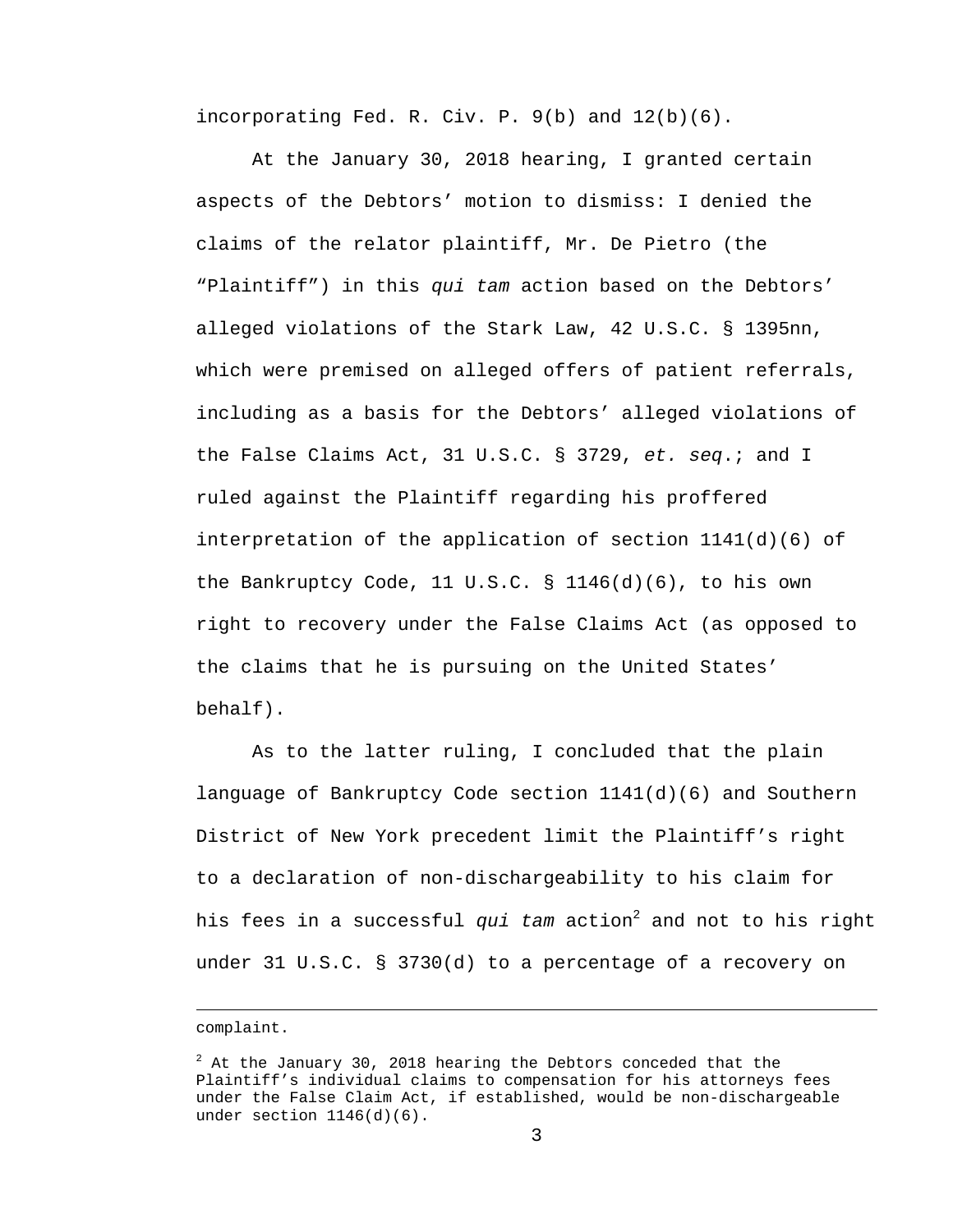the claims that he is pursuing on behalf of the United States for alleged violations of the False Claims Act or in any other way through the Government's possible recovery.

The latter, far larger potential claim I concluded is clearly not a claim that would be owed to the Plaintiff individually but, rather, would be owed to the United States and, therefore, is outside the coverage of section 1141(d)(6)'s plain terms. *See* 11 U.S.C. § 1141(d)(6): "The confirmation of a plan does not discharge a debtor that is a corporation from any debt – (A) of a kind specified in paragraph (2)(A) or (2)(B) of section 523(a) that is *owed to a domestic governmental unit*, or *owed to a person* as the result of an action filed under subchapter III of chapter 37 of title 31 or any similar State Statute. (Emphasis added.) *See also United States ex rel. Minge v. Hawker Beechcraft, Inc.*, 493 B.R. 696, 710-12 (Bankr. S.D.N.Y. 2013) (concluding that the two italicized clauses above are separate and therefore that a *qui tam* plaintiff is entitled only to have the aspects of his or her claim that are not first owed to a governmental unit under the False Claims Act be declared non-dischargeable). In *United States ex rel. Minge v. Hawker Beechcraft, Inc.*, 515 B.R. 416 (S.D.N.Y. 2014), the District Court reversed that decision on other grounds but in doing so agreed with the Bankruptcy Court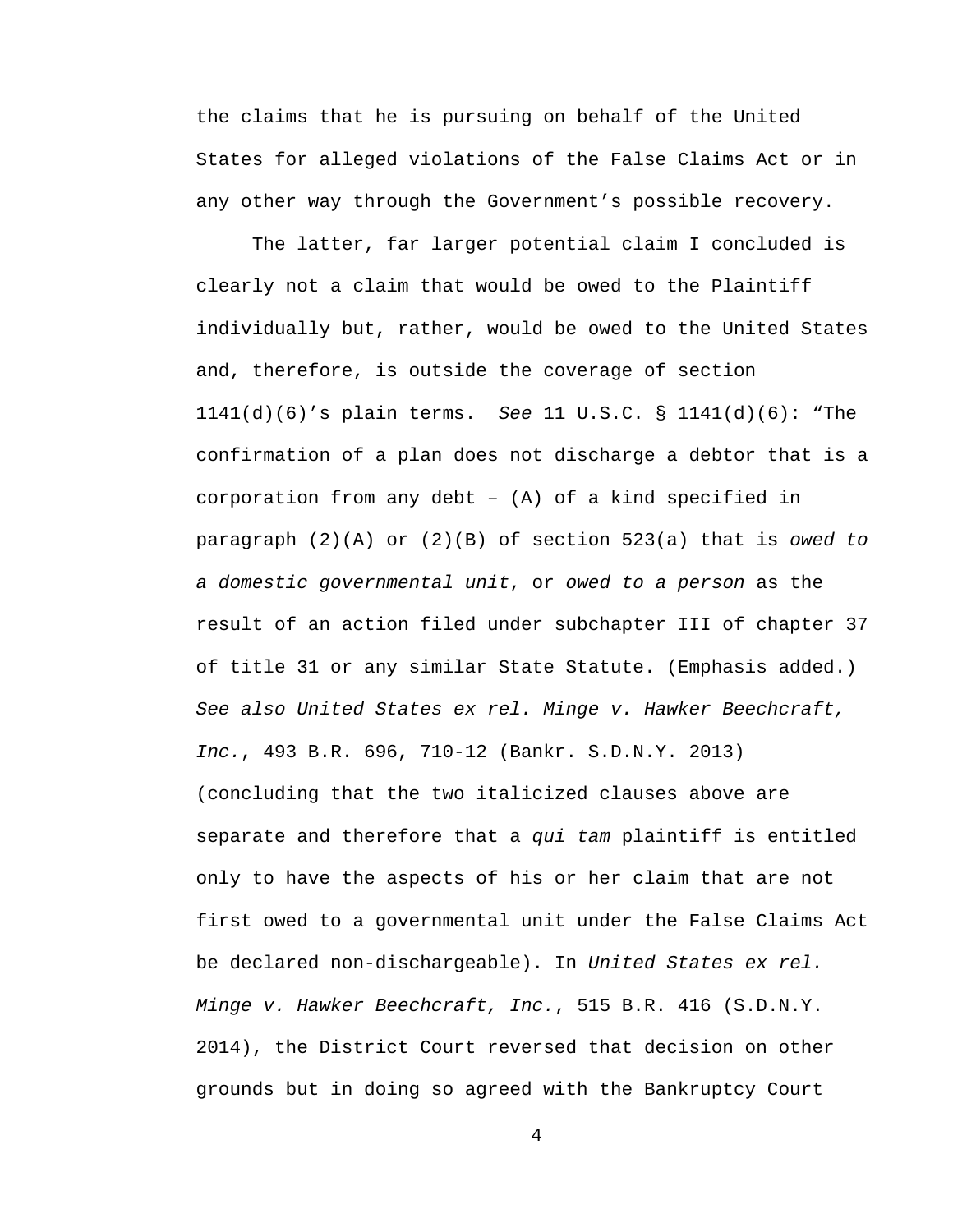that clauses 1 and 2 of section  $1141(d)(6)(A)$  are independent and give rise to separate non-dischargeable claims as limited thereby. *Id.* at 424-25.

I will not repeat the reasons stated in the transcript of the January 30, 2018 hearing for concluding that the complaint does not allege necessary elements of a claim for violation of the Stark Law and thus that the complaint's False Claim Act claims based on allegations of the offer of improper patient referrals should be dismissed.

Plaintiff's remaining claims are based on the Debtors' alleged violations of the Anti-Kickback Statute, 42 U.S.C. § 1320a-7b, as a basis for the complaint's False Claims Act claims. As with the complaint's False Claims Act allegations based on the Stark Law, claims would arise under the False Claims Act if the Debtors violated the Anti-Kickback Statute and then, as the complaint alleges, failed to disclose such violations in their certifications to the United States in connection with enrolling in and billing for Government-reimbursed health programs. 31 U.S.C. §  $3729(a)(1)(A)$ ,  $(B)$ ,  $(C)$  and  $(G)$ .

The motion to dismiss contends that the complaint's False Claims Act claims based on violations of the Anti-Kickback Statute fail because the Plaintiff does not satisfy 31 U.S.C. § 3730 $(e)(4)(A)$  and  $(B)$  in that, as alleged by the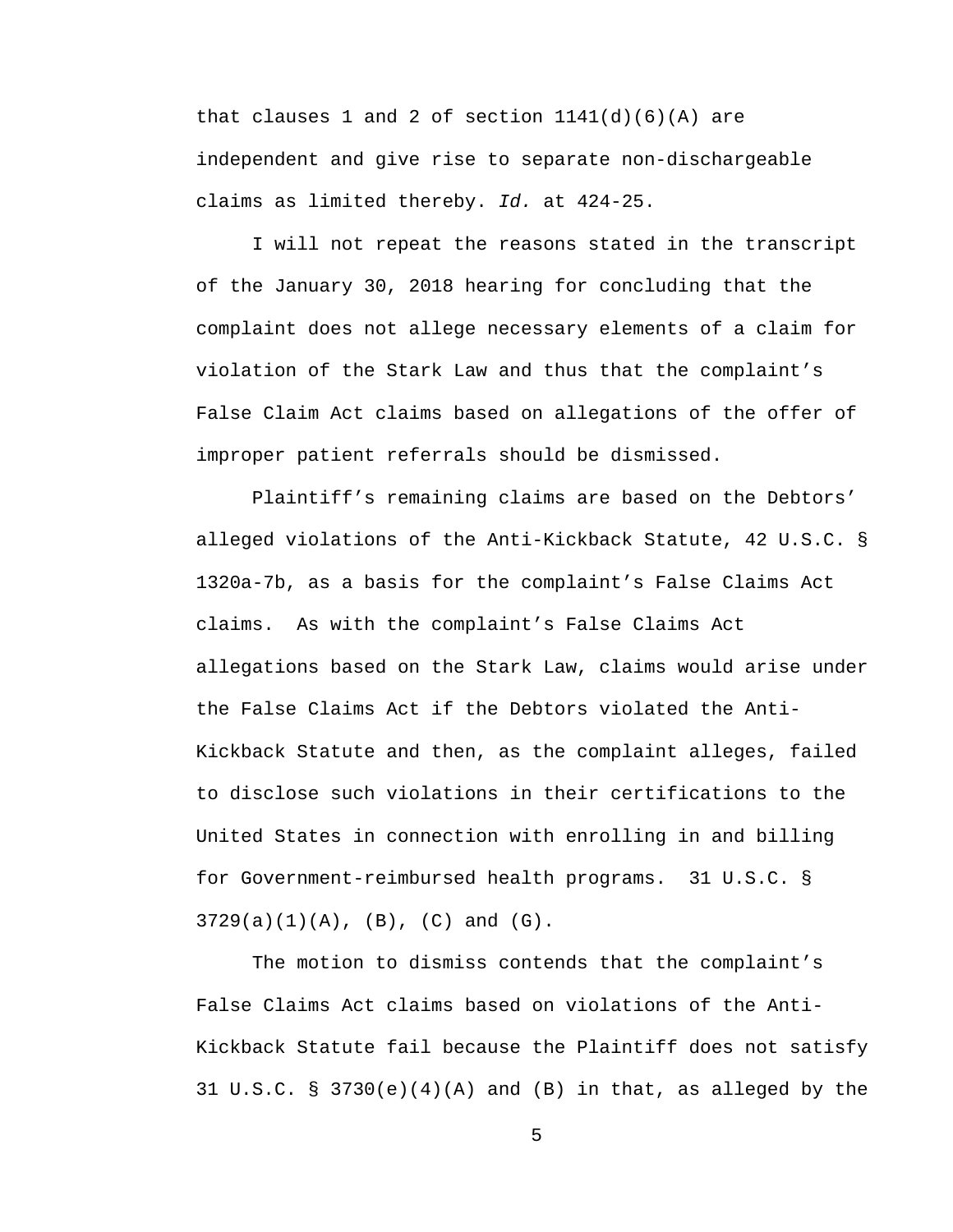Debtors, the crux of those Anti-Kickback Statute claims was publicly disclosed by other sources before the Plaintiff shared them with the Government and the Plaintiff lacks knowledge that is independent of and materially and timely added to such publicly disclosed allegations. $3$ 

At the January 30, 2018 hearing, I reserved ruling on what I'll refer to as this "prior public disclosure issue," based in large part on the need for briefing on a second, related issue deriving from the fact that the complaint's allegations that the Debtors violated the False Claims Act based on their violations of the Anti-Kickback Statute in turn depend almost entirely on alleged conduct by the

i

 "(iii) In the news media, unless the person bringing the action is an original source of the information.

 "(B) For purposes of this paragraph, 'original source' means an individual who either (1) prior to a public disclosure under subsection  $(e)(4)(A)$ , has voluntarily disclosed to the Government the information on which the allegations or transactions in a claim are based, or (2) has knowledge that is independent of and materially adds to the publicly disclosed allegations or transactions and who has voluntarily provided the information to the Government before filing an action under this section."

Here, it does not appear that clause 1 of subsection (B) applies. For purposes of subsection (B)(2), the motion to dismiss does not contest that the Plaintiff provided the complaint to the Government before filing it; it does contest, however, that the Plaintiff has knowledge that is independent of and materially adds to the prior public disclosure.

<sup>&</sup>lt;sup>3</sup> 31 U.S.C. § 3730(e)(4) performs a gatekeeping function for False Claims Act claims. *Chen v. EMSL Analytical, Inc.*, 966 F. Supp. 2d 282, 295-97 (S.D.N.Y. 2013). It states in relevant part:

 <sup>&</sup>quot;(A) The Court shall dismiss an action or claim under this section, unless opposed by the Government, if substantially the same allegations or transactions as alleged in the action or claim were publicly disclosed -- . . .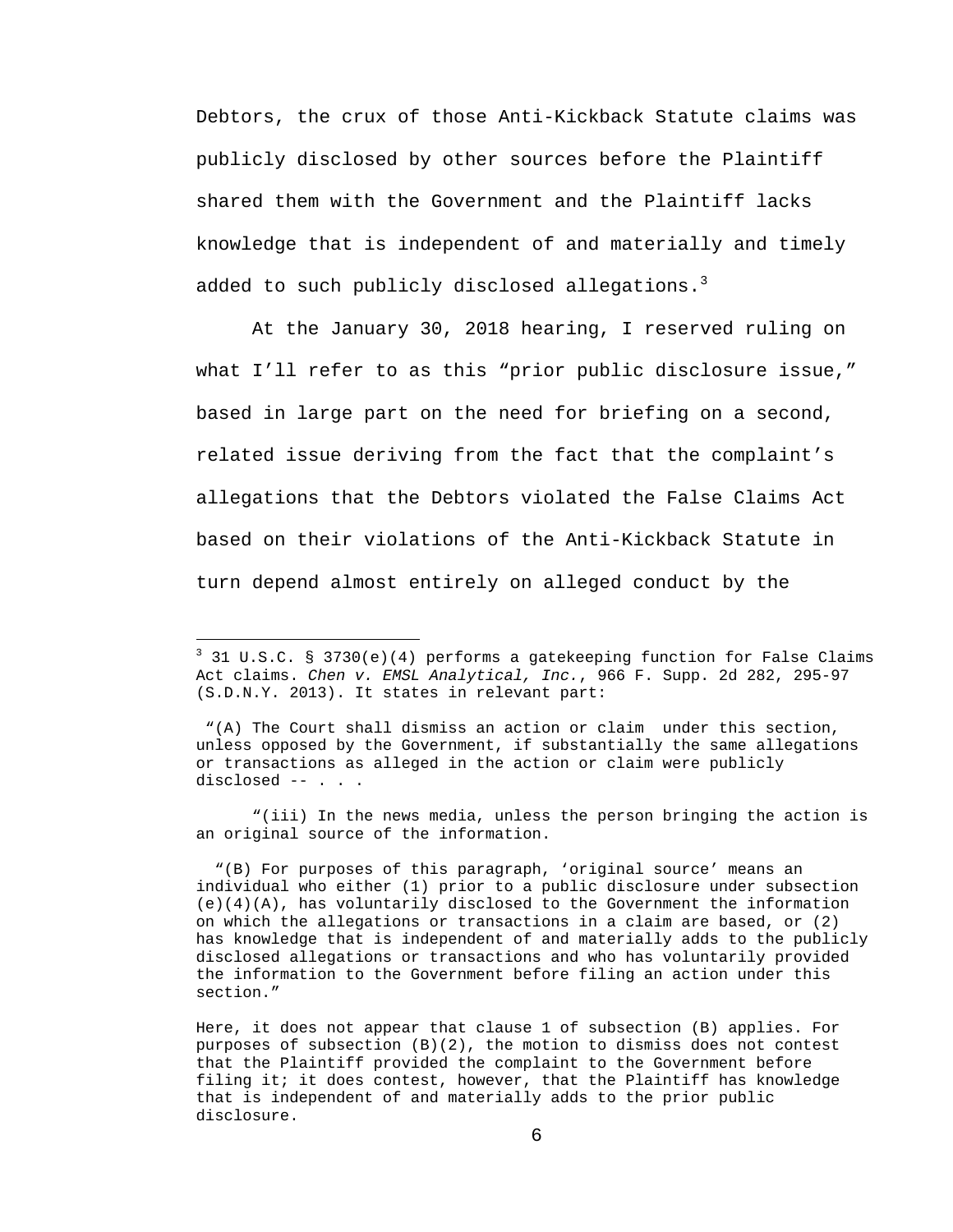Debtors' lobbyist, Bill Rubin ("Rubin").

I noted at the January 30, 2018 hearing that False Claims Act claims sound in fraud, $^4$  and, therefore, that Fed. R. Bankr. P. 7009, which incorporates Fed. R. Civ. P. 9(b) applies to them.<sup>5</sup> Given the complaint's lack of particularity in describing the scope and conduct of Rubin's agency on the Debtors' behalf (indeed, as discussed later, most of the complaint's references to Rubin's agency are wholly conclusory), I asked the parties to brief whether and to what extent Fed. R. Civ. P. 9(b) applied to those portions of the complaint focusing on the relationship between Rubin and the Debtors and the complaint's allegations with respect to Rubin's conduct.

The prior public disclosure issue and this Rule 9(b) issue are related because, as discussed in more detail later, the only aspect of the complaint that arguably materially adds to the prior public disclosure of the facts underlying the complaint's remaining False Claims Act claims relate to Rubin's lobbying role on the Debtors' behalf; if that role is insufficiently pled or the complaint's

i

<sup>&</sup>lt;sup>4</sup> "The FCA is the United States Government's primary tool for redressing fraud against the Government." *Chen v. EMSL Analytical*, 966 F. Supp. 2d at 295 (internal quotation and citation omitted).

<sup>&</sup>lt;sup>5</sup> Fed. R. Civ. P. 9(b) states, "In alleging fraud or mistake, a party must state with particularity the circumstances constituting fraud or mistake. Malice, intent, knowledge or other conditions of a person's mind may be alleged generally."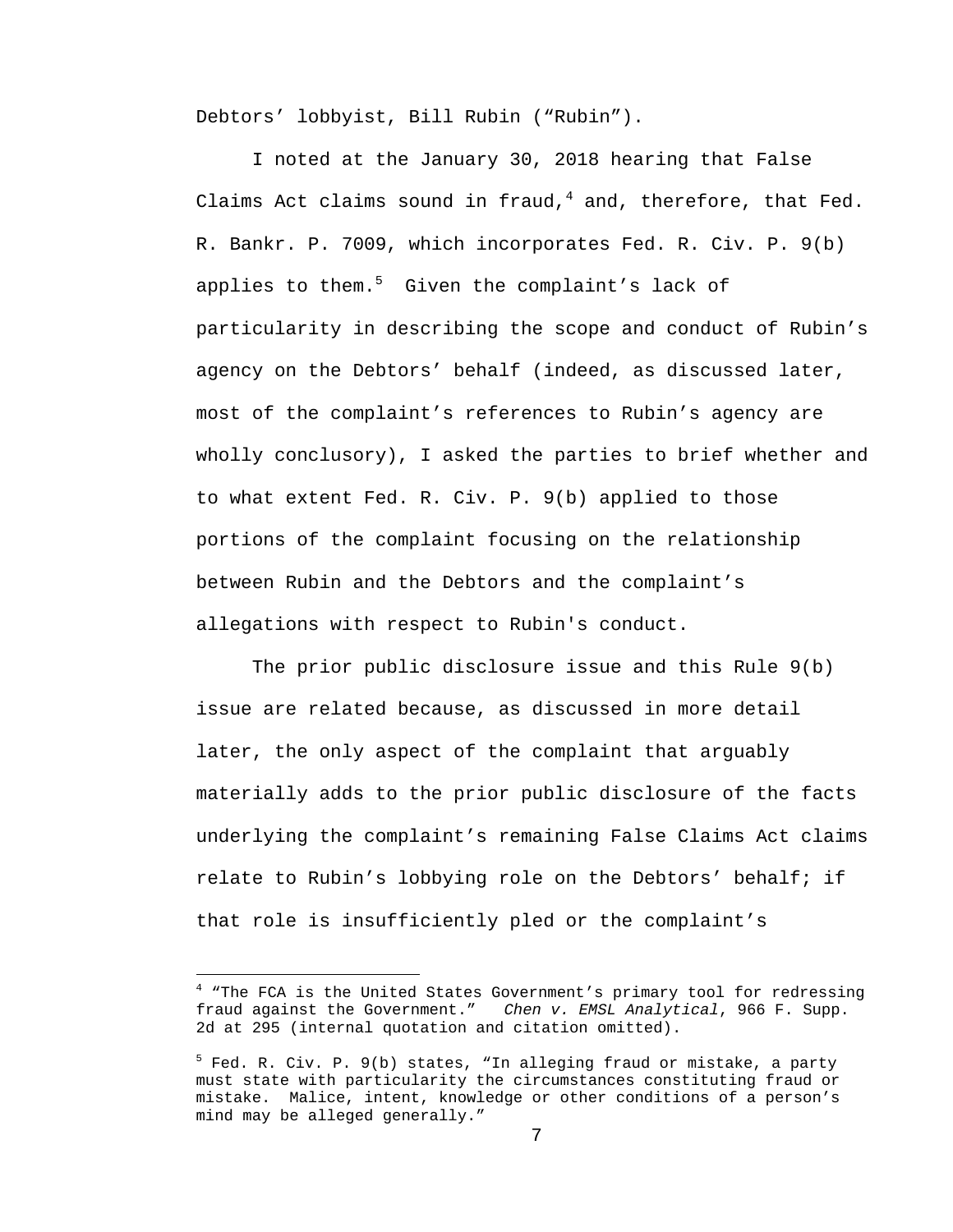description of Rubin's conduct, to the extent sufficiently pled, does not substantially add to the prior public disclosures, the remaining False Claim Act claims should be dismissed, too.

Having reviewed the parties' post-hearing briefs and considered all of the pleadings filed in connection with the motion to dismiss, as well as the transcript of the January 30, 2018 hearing and, of course, the complaint, I have determined to grant the remaining aspect of the motion to dismiss for the following reasons.

As noted, in this *qui tam* action the Plaintiff/relator asserts False Claims Act claims on behalf of the United States based on alleged false certifications by the Debtors in their transactions with the Government, primarily in connection with the Debtors' enrolling in and billing for the Government's Medicare, Medicaid and TRICARE programs. Complaint ¶¶ 211-343.

The complaint alleges that the Debtors' certifications were false or fraudulent because they failed to disclose the Debtors' violations of federal law, namely the Stark Law and the Anti-Kickback Statute incurred in connection with the Debtors' entry into a contract with North Broward Hospital District ("Broward Health") to supply Broward Health with radiation oncology services (the "Broward Contract").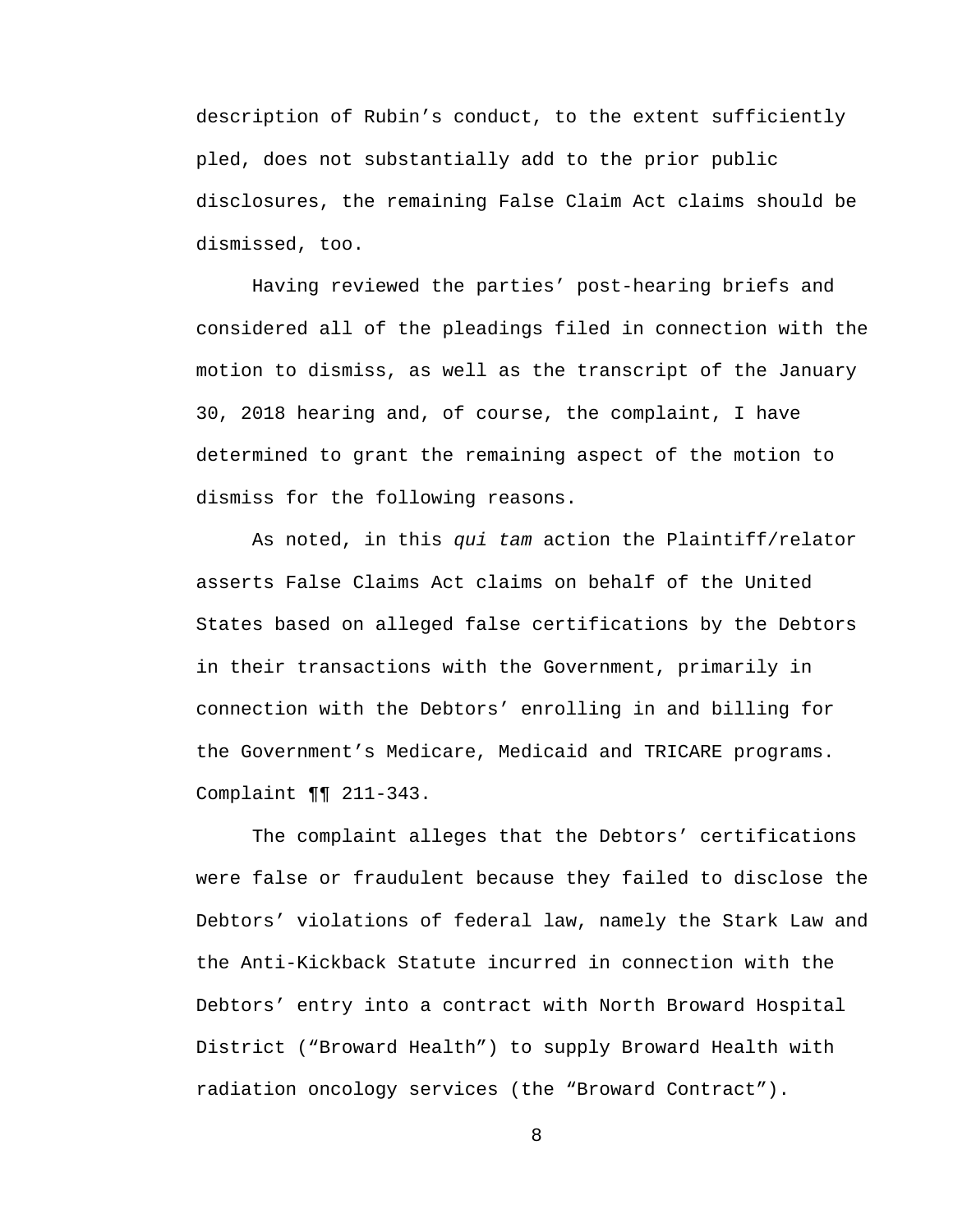Having on January 30, 2018 concluded to dismiss the complaint's claims for violation of the False Claims Act based on the Debtors' alleged violation of the Stark Law premised on the Debtor's offer of improper patient referrals, I now address the complaint's claims based on the Debtor's alleged violation of the Anti-Kickback Statute.

When considering a motion to dismiss under Fed. R. Civ. P. 12(b)(6), incorporated by Fed. R. Bankr. P. 7012, a court must assess the legal feasibility of the complaint, not weigh the evidence that might be offered in its support. *Koppel v. 4987 Corp.*, 167 F.3d 125, 133 (2d Cir. 1999).

The Court's consideration is limited to facts stated on the face of the complaint and the documents appended to the complaint or incorporated in it by reference, as well as matters of which judicial notice may be taken. *Hertz Corp. v. City of New York*, 1 F.3d 121, 125 (2d Cir. 1993), *cert. denied*, 510 U.S. 1111 (1993).

The availability of judicial notice is relevant here because the basis for the remaining aspect of the motion to dismiss is the alleged prior public disclosure of the crux of the Debtors' alleged Anti-Kickback Statute violations, and therefore the Plaintiff's failure to comply with section  $3370(e)(4)(A) - (B)$  of the False Claims Act's gatekeeping requirement, in a publication with the wonderful name of the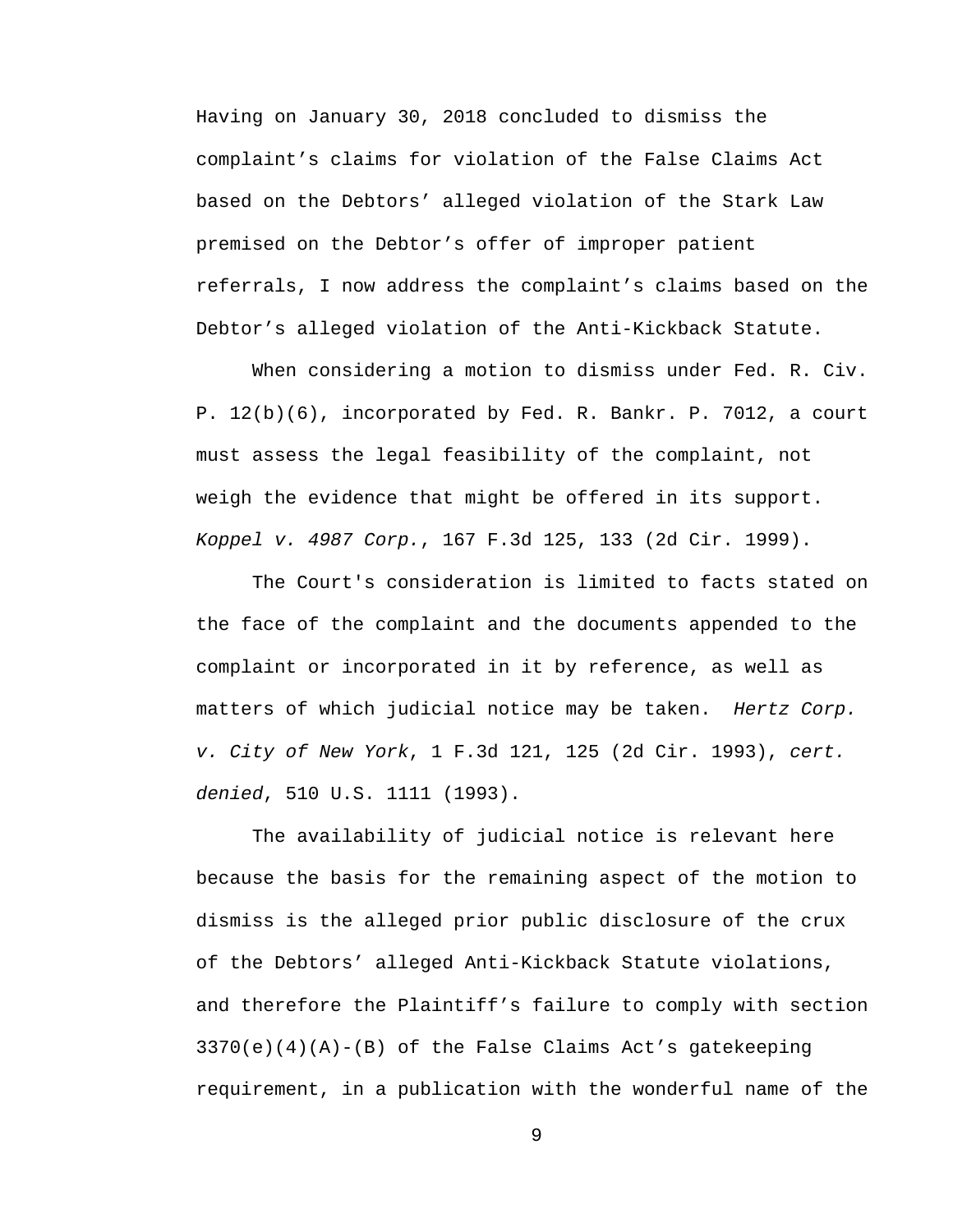"Florida Bulldog," as well as public website disclosure of Broward Health's Board of Commissioners' meeting minutes pertaining to the Broward Contract and SEC filings also mentioned in the "Florida Bulldog". The Plaintiff does not contest that such disclosures occurred as quoted by the Debtors before he made the complaint available to the Government, or that he did not provide any original information to any of those sources, but he does contest whether the disclosures preclude the complaint.

When considering a motion to dismiss, one must accept the complaint's factual allegations as true and draw all reasonable inferences in favor of the plaintiff. *Tellabs, Inc. v. Makor Issues & Rights Ltd.*, 551 U.S. 308, 323 (2007). If a complaint's allegations are clearly contradicted by documents incorporated into the pleadings by reference, however, the court need not accept them. *Labajo v. Best Buy Stores, LP*, 478 F. Supp. 2d, 523, 528 (S.D.N.Y. 2007). Moreover, the court is not bound to accept as true a legal conclusion couched as a factual allegation. *Papasan v. Allain*, 478 U.S. 265, 286 (1986). Instead, the complaint must state more than "labels and conclusions and a formulaic recitation of the elements of the cause of action will not do." *Bell Atlantic Corp. v. Twombly*, 550 U.S. 544, 555 (2007).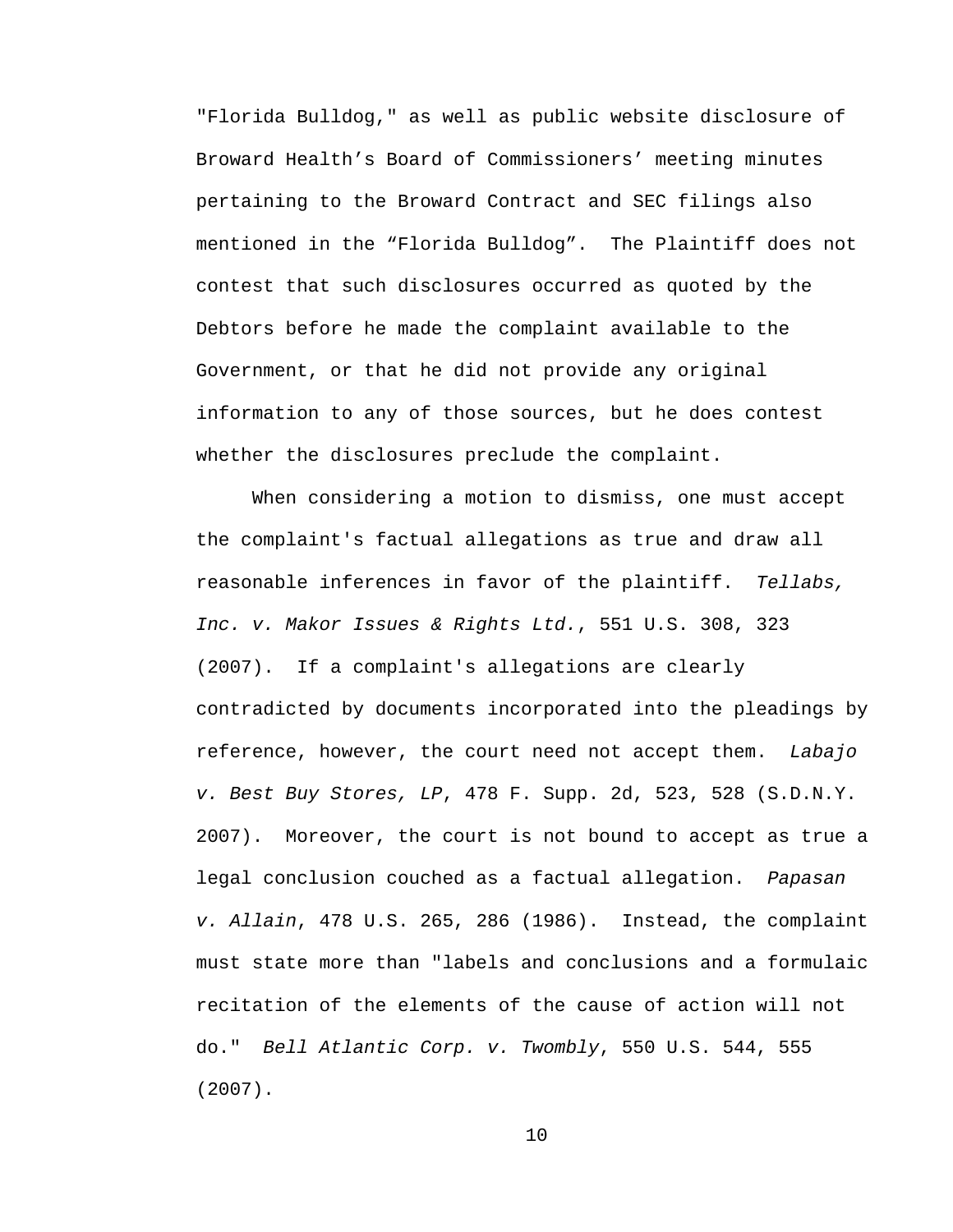Relatedly, while the Supreme Court has confirmed in light of the notice pleading standard of Federal Rule of Civil Procedure 8(a) that a complaint does not need detailed factual allegations to survive a motion under Rule 12(b)(6), see *Erickson v. Pardus*, 551 U.S. 89, 93-4 (2007), and *Bell Atlantic v. Twombly*, 550 U.S. at 555, "factual allegations must be enough to raise a right to relief above the speculative level." *Bell Atlantic v. Twombly*, 550 U.S. at 555. The complaint must contain sufficient facts accepted as true to state a claim that is "plausible on its face." *Id.* at 570. In other words, the plaintiff must allege sufficient facts to "nudge the claim across the line from conceivable to plausible". *Id.* Otherwise, the defendant should not be subjected to the burdens of discovery and the worry of overhanging litigation. *Id.*

Evaluating plausibility is "a context-specific task that requires the reviewing court to draw on its judicial experience and common sense. But where the well-pleaded facts do not permit the court to infer more than the mere possibility of misconduct, the complaint has alleged -- but it has not shown -- that the pleader is entitled to relief" under Rule 8. *Ashcroft v. Iqbal*, 556 U.S. 662, 679 (2009). The plausibility standard is not akin to a probability requirement, but it asks for more than sheer possibility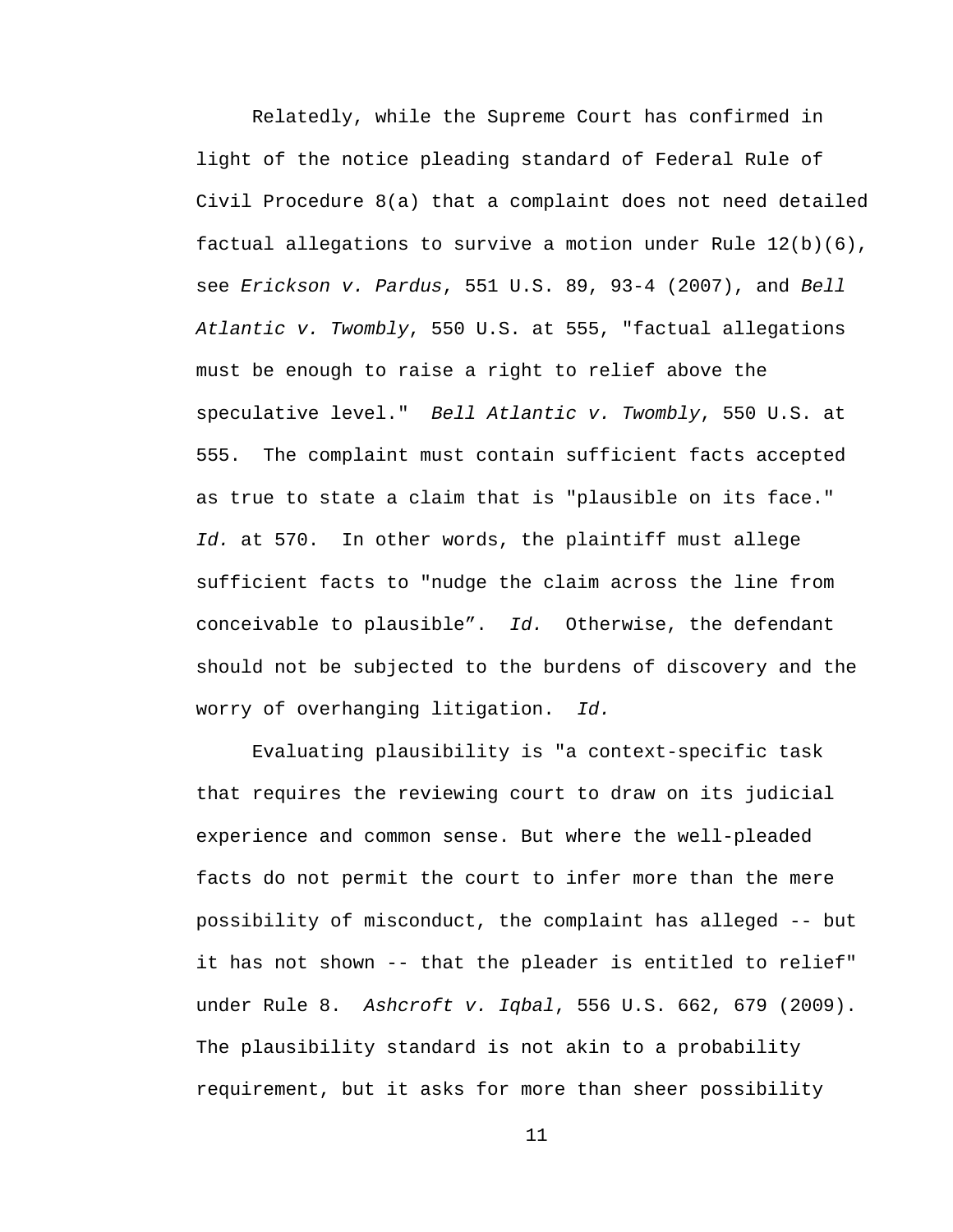that a defendant has acted unlawfully. *Id.*

As noted, the False Claims Act is an anti-fraud statute. It therefore is clear that in addition to complying with Fed. R. Civ. P. 8 a complaint asserting a False Claims Act claim must comply with Fed. R. Civ. P. 9(b), incorporated by Fed. R. Bankr. P. 7009. *See Gold v. Morrison-Knudsen Co.* 68 F.3d 1475, 1477 (2d Cir. 1999).

 Rule 9(b) requires that a plaintiff alleging fraud state with particularity the circumstances constituting fraud. Generally to satisfy that particularity requirement a complaint must (1) specify the statements that the plaintiff contends were fraudulent, (2) identify the speaker, (3) state where and when the statements were made, and (4) explain why the statements were fraudulent. *Rombach v. Chang*, 355 F.3d 164, 170 (2d Cir. 1994).

Rule 9(b) also requires pleading with particularity when the alleged fraud involved the failure to disclose, or a fraudulent omission. "In cases where the alleged fraud consists of an omission and the plaintiff is unable to specify the time and place because no act occurred, the complaint must still allege (1) what the omissions were, (2) the person responsible for the failure to disclose, (3) the context of the omissions and the manner in which they misled the plaintiff, and (4) what defendant obtained through the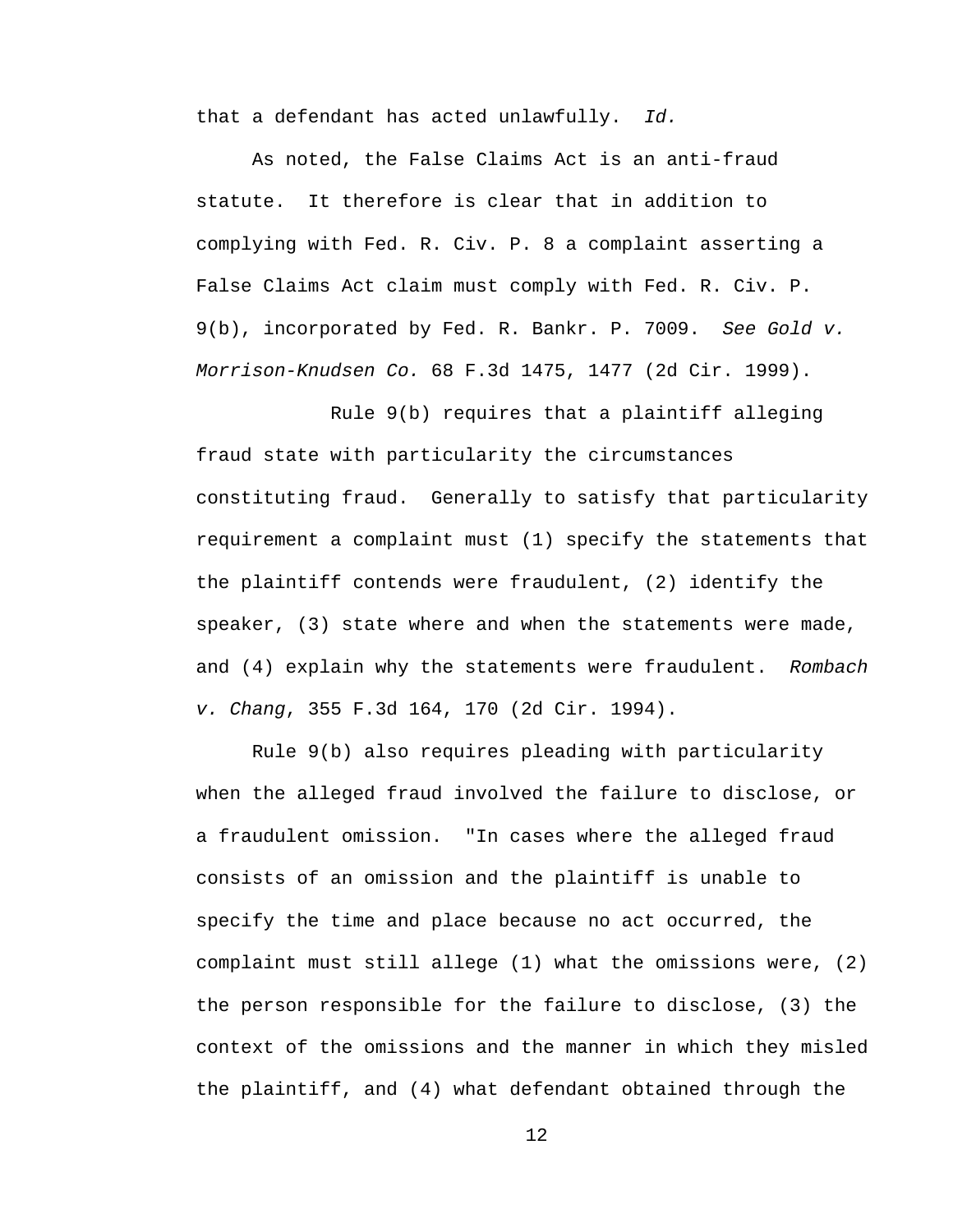fraud." *Kelly v. Jefferies Grp., Inc.*, 2018 U.S. Dist. LEXIS 26090, at \*17 (S.D.N.Y. Feb. 15, 2018), citing *Odyssey Re (London) Ltd. v. Stirling Cooke Brown Holdings Ltd.*, 85 F. Supp. 2d 282, 293 (S.D.N.Y. 2000), *aff'd* 2 F. App'x, 109 (2d Cir. 2001).<sup>6</sup>

That application of Rule 9(b) clearly also applies to "false pretenses" as one of the prongs under 11 U.S.C. § 523(a)(2)(A) for a declaration of non-dischargeability, as noted by many bankruptcy courts, including courts in the Second Circuit. *See In re Ellis*, 400 F. Supp. 1112, 1114-15 (S.D.N.Y. 1975); *In re Ippolito*, 2013 Bankr. LEXIS 866, at \*17 (Bankr. E.D.N.Y. March 6, 2013); In re Howard, 2009 Bankr. LEXIS 3743, at \*8-9 (Bankr. S.D.N.Y. Nov. 25, 2009); and *H.J. Bushka Lumber & Millwork v. Boucher* (*In re Boucher*), 336 B.R. 27, 36 (Bankr. D. Conn. 2005). *See also In re Wiszniewski*, 2010 Bankr. LEXIS 2894, at \*12-13 (Bankr. N.D. Ill. Aug. 31, 2010), citing *In re Lane*, 937 F.2d 694, 698-99 (1st Cir. 1991).

In the Second Circuit, Rule 9(b)'s particularity requirement applies to two different sets of facts with respect to False Claim Act claims. First, Rule 9(b) applies

 $\overline{\phantom{0}}$ 

 $^6$  Where the circumstances of the alleged fraud are particularly within the opposing party's knowledge, Rule 9(b) permits pleading on information and belief, provided that the complaint must adduce sufficient facts supporting a strong inference of fraud." *Wexner v. First Manhattan Co.*, 902 F.2d 169, 172 (2d Cir. 1990).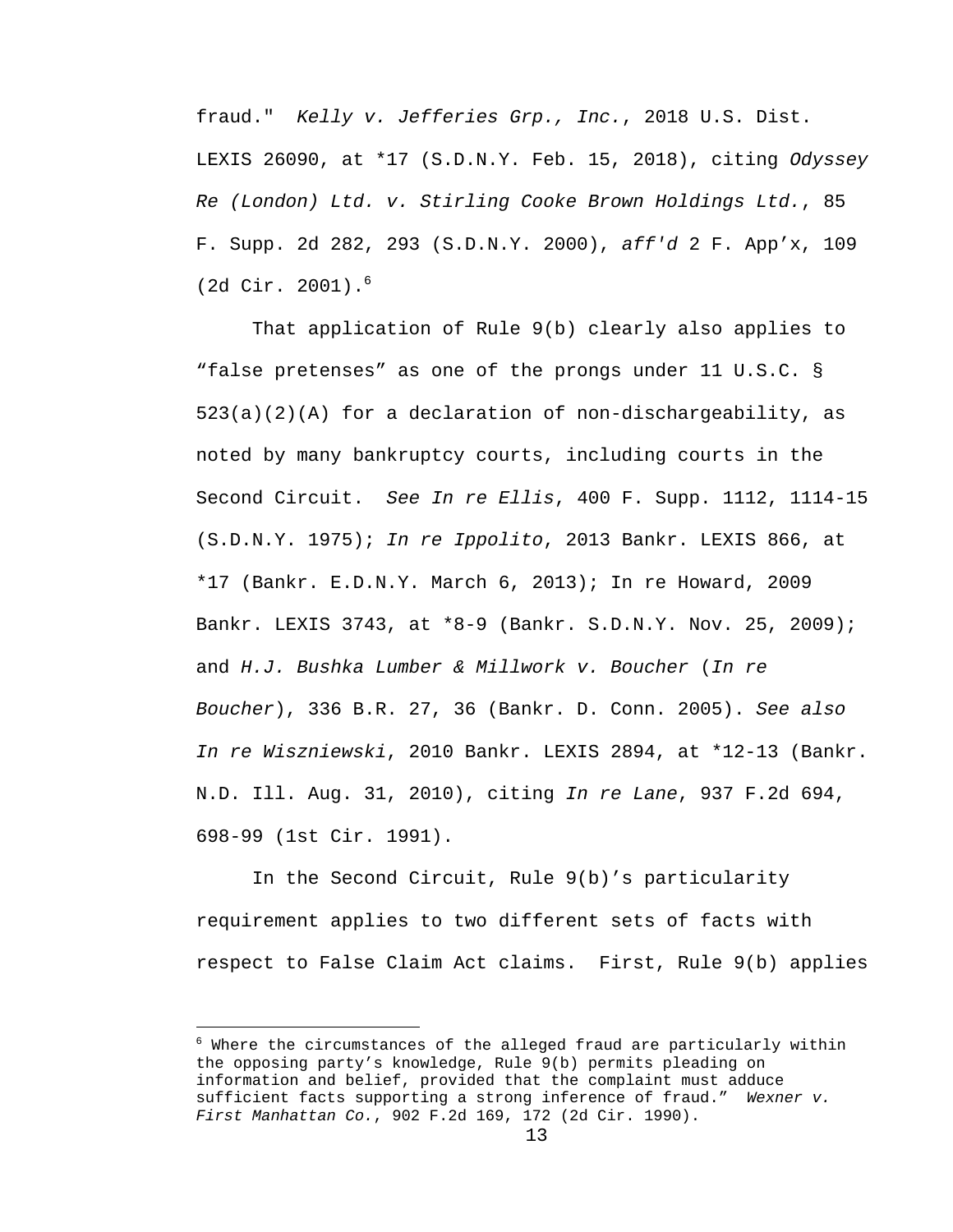to the allegedly false enrollment and billing certifications that the defendant submitted to the Government. There is some dispute about the degree of particularity that has to be alleged with respect to such certifications -- whether they can be described in the aggregate or instead whether each false certification needs to be described individually, although the weight of the case law suggests that the complaint must plead the false billing certifications with "a high degree of particularity," which may be done, however, by providing sufficient exemplars or identified pools or other information to put the defendant on reasonable notice. *See U.S. ex rel. Kester v. Novartis Pharmaceutical Corp.*, 23 F. Supp. 3d 242, 255-56, 258 (S.D.N.Y. 2014). *See also U.S. ex rel. Chorches v. Am. Med. Response, Inc.*, 865 F.3d 71, 87-98 (2d Cir. 2017); *U.S. ex rel. Arnstein v. Teva Pharmaceuticals USA, Inc.*, 2016 U.S. Dist. LEXIS 22554, at \*40-44 (S.D.N.Y. Feb. 22, 2016).

That is not the only fraud, however, that needs to be pled with particularity with respect to False Claims Act claims. In addition, the complaint must plead with particularity the facts that gave rise to the fraudulent certification to the Government. *U.S. ex rel. Chorches v. Am. Med. Response*, 865 F.3d at 83-85, (2d Cir. 2017). *See also Arnstein v. Teva Pharmaceuticals*, 2016 U.S. Dist. LEXIS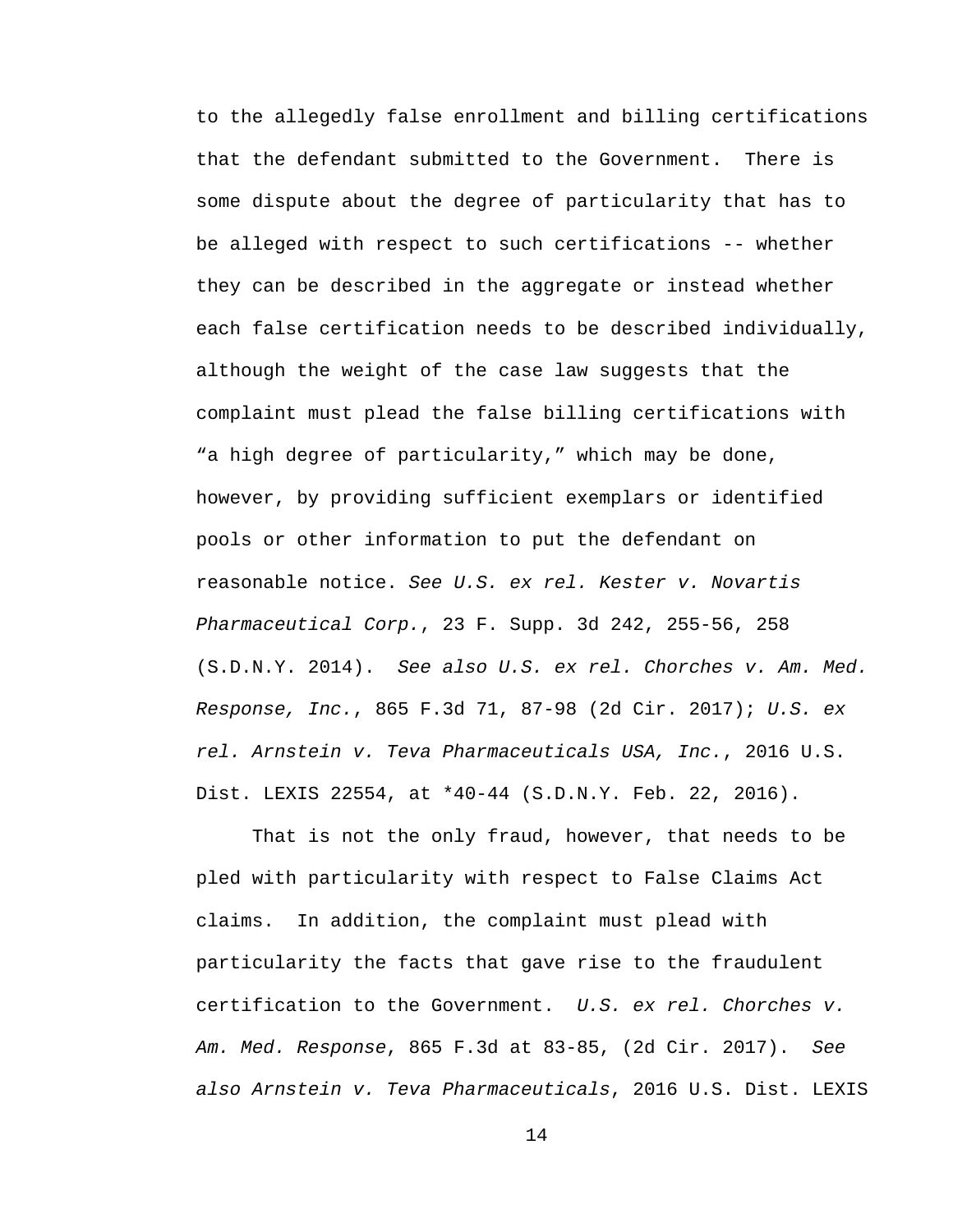22554, at \*46-47 ("Where an FCA claim is based on violations of the anti-kickback statute, plaintiff must plead with particularity [under Rule 9(b)] the who, what, when, where and how of the fraudulent scheme.") (internal quotation and citation omitted); *Chen v. EMSL Analytical*, 966 F. Supp. 2d at 301-303; *U.S. ex rel. NPT Assocs. v. Lab. Corp. of America Holdings*, 2015 U.S. Dist. LEXIS 155601, at \*12-14 (S.D.N.Y. Nov. 17, 2015) (plaintiff "must plead both the alleged scheme and the specific false claims for payment with particularity.").

The Debtors' motion to dismiss does not assert that the complaint's allegations regarding the Debtors' enrollment and billing certifications to the Government violate Rule 9(b), but, rather, focuses on the complaint's allegations regarding why the certifications were fraudulent: for our purposes, the Debtors' alleged violation of the Anti-Kickback Statute.

Several times the complaint quite broadly states that the Debtors' "bribes" to Broward Health and/or its CEO, Frank Nask ("Nask") are the basis for its alleged Anti-Kickback Statute claims. See, for example, complaint ¶¶ 8, 10, 11, 16, 47, 52, 68, 90, 226 and 317. Clearly, offering a bribe in return for payments under a Federal health care program violates the Anti-Kickback Statute. 42 U.S.C. §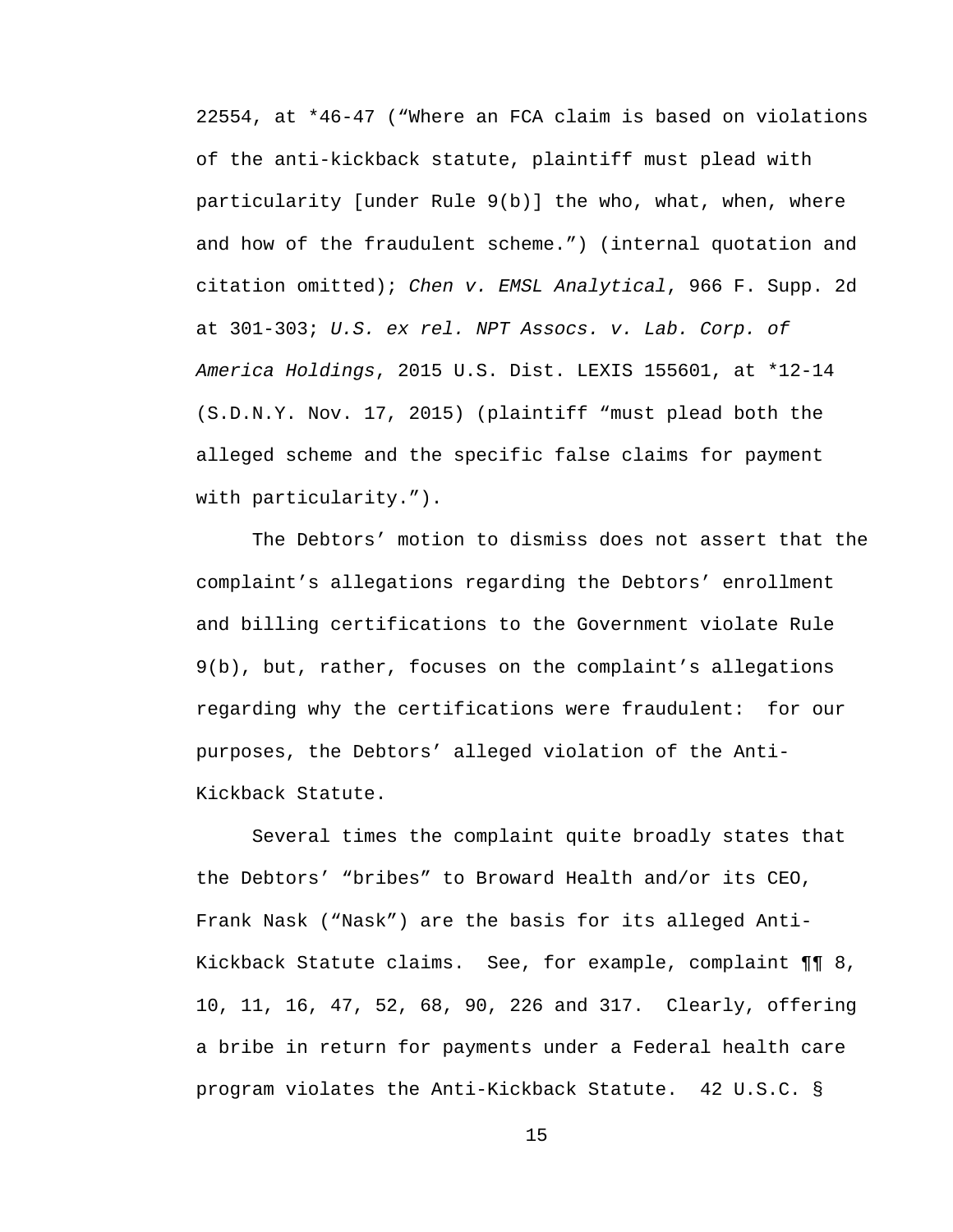1320a-7b(b)(2) states that "Whoever knowingly and willfully offers any remuneration (including any kickback, bribe, or rebate) directly or indirectly, overtly or covertly, in cash or in kind, to any person to induce such person – (A) to refer an individual to a person for the furnishing or arranging the furnishing of any item or service for which payment may be made in whole or in part under a Federal health care program, or  $(B)$  to  $\ldots$  arrange for or recommend . . . ordering any facility, service or item for which payment may be made in whole or in part under a Federal health care program, shall be guilty of a felony."

Courts have defined "remuneration" as used in the Anti-Kickback Statute broadly, such that it is not limited to monetary kickbacks or bribes, *Hanlester Network v. Shalala*, 51 F.3d 1390, 1398 ( $9^{th}$  Cir. 1995), and the term has been held to include "anything of value." *United States v. Narco Freedom, Inc.*, 95 F. Supp. 3d. 747, 756 (S.D.N.Y. 2018). However, in common parlance one thinks of a "bribe" as at least a promise of financial reward that the offeror can plausibly deliver. What the complaint actually alleges besides the conclusory use of the terms "bribes" and "financial inducements" is something less than that and, moreover, it does so without sufficient particularity as to the scope of Rubin's agency and his actions on the Debtor's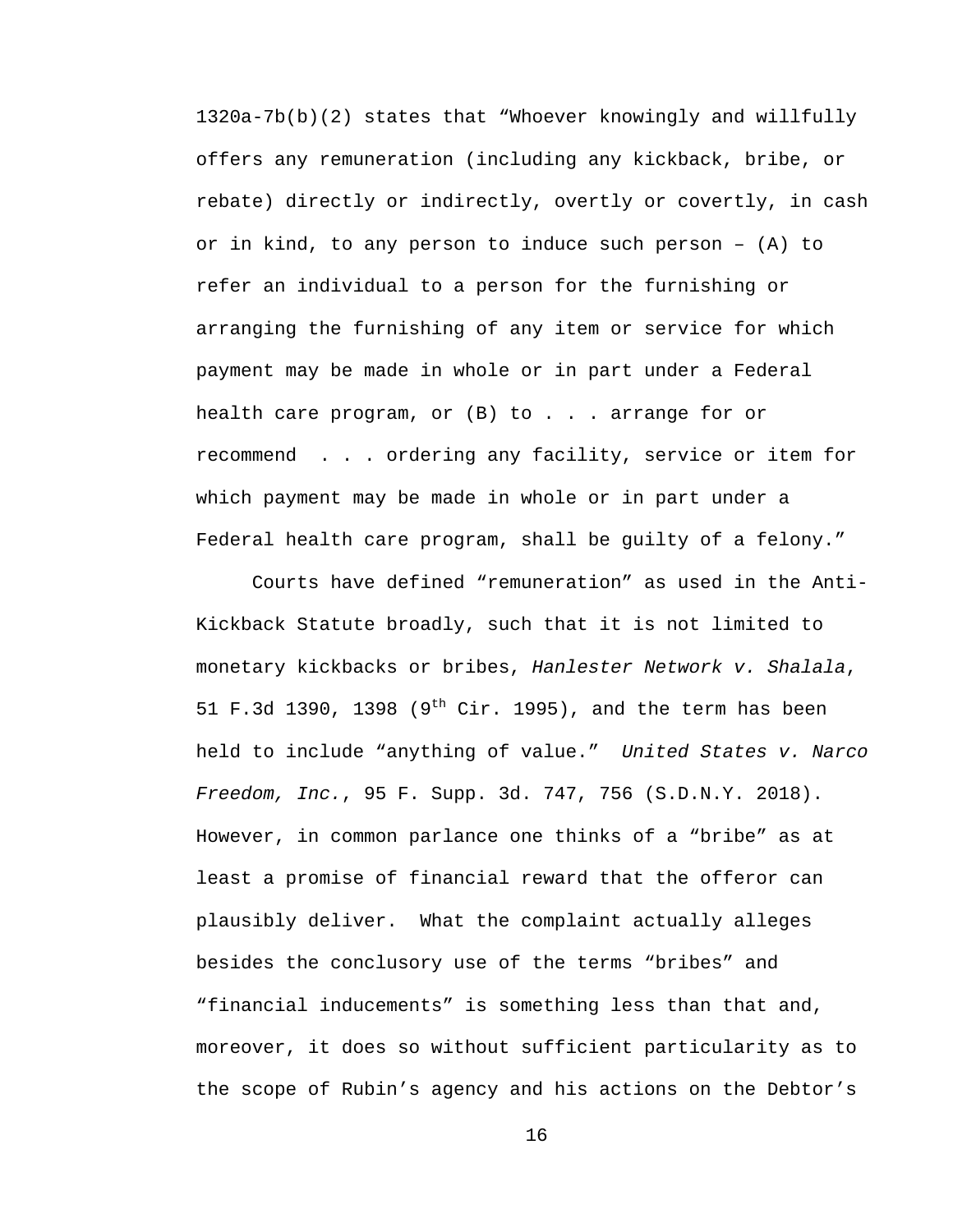behalf when he allegedly made such offers, assuming that Rule 9(b) applies to those allegations.

Although there is some confusion in the case law as to when Rule 9(b) applies to pleading the circumstances of an alleged agency, I conclude that Rule 9(b) applies here to the complaint's allegations pertaining to Rubin's agency and that the complaint fails to comply with the Rule. A host of cases hold that where the agency relationship is central to a fraud claim it needs to be pled with particularity under Rule  $9(b)$ . That is clearly the situation here: Rubin's agency is, as previously noted and discussed later in more detail, the only substantially new fact not included in the prior public disclosures. The leading case is probably *Kolbeck v. LIT America*, 923 F. Supp. 557, *aff'd* 152 F.3d 918 (2d Cir. 1998), but many other courts take that view, as well. *See*, for example, *Sun Life Assurance Co. v. Imperial Holdings, Inc.*, 2014 U.S. Dist. LEXIS 188601, at \*10-12 (S.D. Fla. June 26, 2014); *Woods v. Maytag Co.*, 807 F. Supp. 2d 112, 121 (E.D.N.Y. 2011); *Whitley v. Taylor Bean & Whitacker Mortg. Corp.*, 607 F. Supp. 2d 885, 899 (N.D. Ill. 2009); *Karamath v. United States Bank*, 2012 U.S. Dist. LEXIS 135038, at \*15-16 (E.D.N.Y. Aug. 29, 2012), and certain of the authorities cited by the Debtors, including *In re Lois/USA, Inc.,* 264 B.R. 69, 139 n.177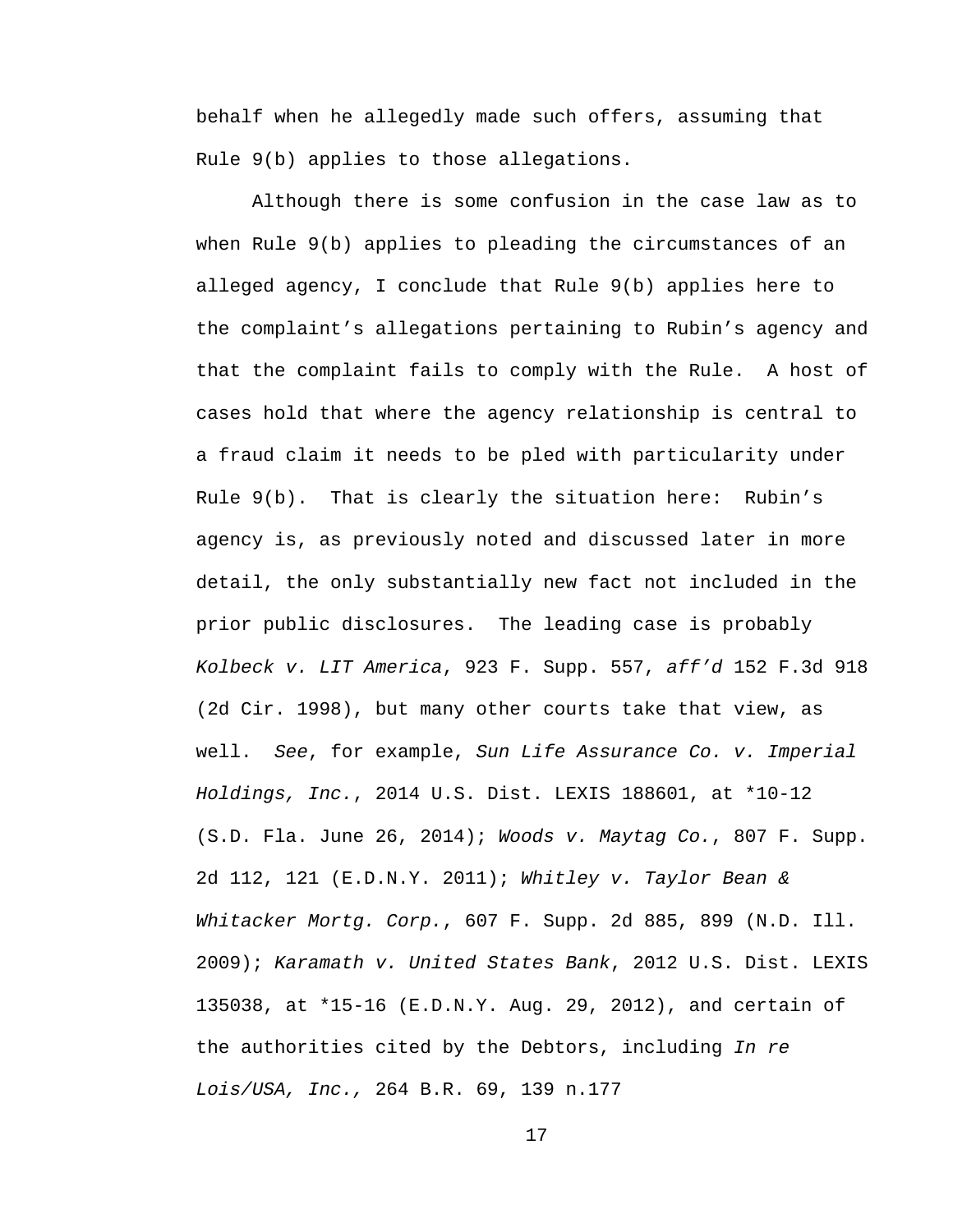(Bankr. S.D.N.Y. 2001); *Laugh Factory, Inc. v. Basciano*, 608 F. Supp. 2d 549, 563 (Bankr. S.D.N.Y 2009); *Mincey v. World Savings Bank, FSB*, 614 F. Supp. 2d 610, 627 (D.S.C. 2008); *Cohen v. Standard Bank Investment Corp.*, 1998 U.S. Dist. LEXIS 17569, at \*10-16 (S.D.N.Y Nov. 6, 1998); and *Able v. Farmers Commodities Corp.*, 2000 U.S. Dist. LEXIS 22887, at \*22–24 (N.D. Iowa Mar. 30, 2000).

Some courts have viewed the particularity requirement of Rule 9(b) more narrowly where the agency itself is not part of the fraud allegation. *See*, for example, *In re Alstom SA Sec. Litig.*, 406 F. Supp. 2d 433, 469 (S.D.N.Y. 2005), and *In re Parmalat Sec. Litig.*, 375 F. Supp. 2d 278, 291 (S.D.N.Y. 2005), and vicarious liability was simply sought because of the employment relationship, which is assumed if the agent is, unlike Ruben an actual employee of the company.

Of course, Rule 8 also applies to the complaint's pleading of Rubin's agency, and it is clear that mere conclusory allegations of agency should not suffice to establish an agency relationship, especially where the (wrongful) scope of the agency is not apparent simply from an employee's job title. *See*, for example, *Green v. Beer*, 2009 U.S. Dist. LEXIS 27503 (S.D.N.Y. Mar. 30, 2009), where the court declined to determine whether Rule 9(b) applied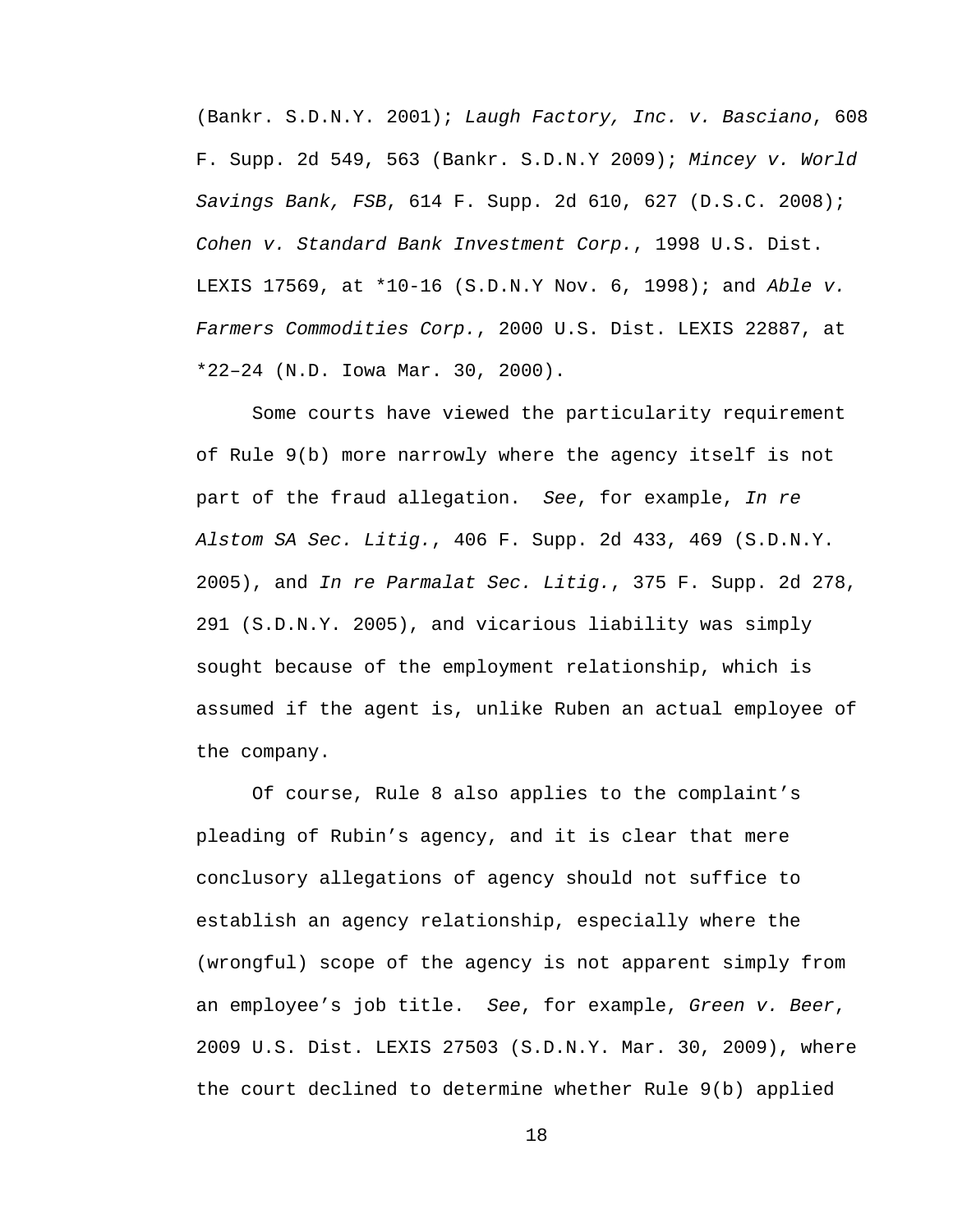because the agency relationship was pled with mere conclusory allegations that would not even satisfy Rule 8.

In footnote 22 of that opinion, the court states, "[defendant] suggests that plaintiffs must plead their agency theory with Rule 9 particularity. Because the Court finds that plaintiffs did not meet even the more liberal Rule 8 pleading standard, the Court need not reach this issue. Courts have required that agency be pled with Rule 9 particularity where an apparent agency relationship was an integral element of the alleged fraud [citing *Kolbeck* 923 F. Supp. at 569.]" *Id.* at \*42 n.22. Judge Wood then continues, "Applying Rule 9 made sense in *Kolbeck* because, in that case, the plaintiffs were party to the events that created the appearance of the agent's authority to act on behalf of the alleged principal and thus could plead the facts with Rule 9 particularity. But *Kolbeck's* logic may not apply in this case where actual agency is alleged. . . . Demanding Rule 9 particularity would seem to make less sense in a case such as this one where plaintiffs contend that defendants and their associates hid their agency relationship. Where an agency relationship is hidden, plaintiffs cannot be expected at the pleading stage to know the particulars of how, when and where the agency relationship was created. Thus, they should not be required to plead that relationship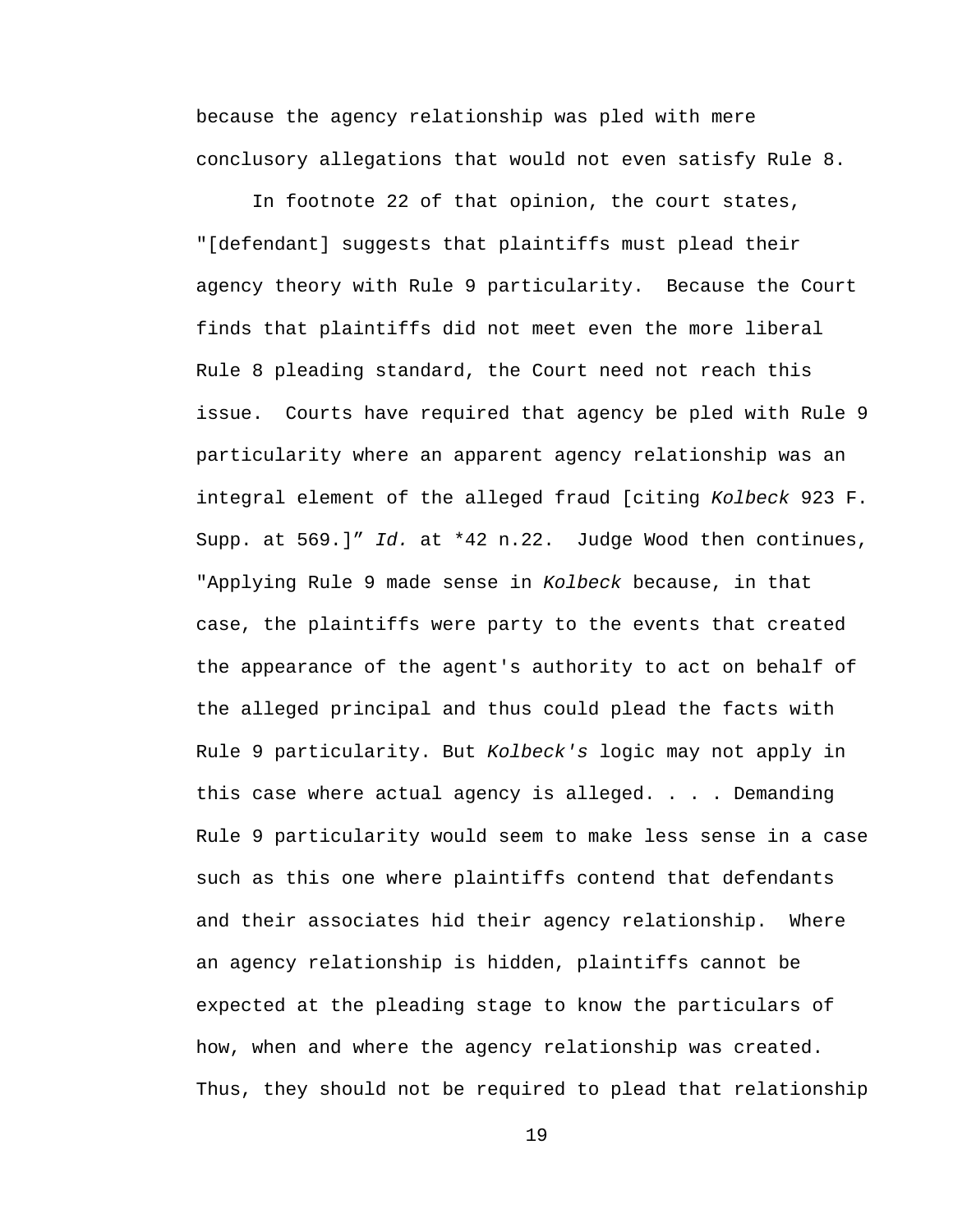with Rule 9 particularity." *Id.*

The key provisions of the complaint at issue are Paragraphs 51 through 59, which deal with the Debtors' alleged violation of the Anti-Kickback Statute. Before turning to them, however, it is worth noting paragraphs 41 through 46 of the complaint, which are referred to in paragraphs 51 and 52. Those earlier paragraphs state that the Debtors had been seeking a contract for Broward Health's radiation therapy service line since "as early as 2006." Complaint ¶ 41. As part of that effort, the complaint alleges that the Debtors through their CEO, Daniel Dosoretz ("Dosoretz") offered patient referrals to Broward Health, but Broward Health's CEO at the time rejected the proposed contract. *Id.* ¶¶ 42-43. The complaint also alleges that at some time between 2007 and 2009 Dosoretz offered the Treasurer of Broward Health's Board of Commissioners "the opportunity to manage surgery centers in Jacksonville Florida," and the Treasurer also received but did not accept a call from a Florida congressman ostensibly on the Debtors' behalf, but the Treasurer also opposed the proposed contract, which was not then agreed. *Id.* ¶¶ 44-46.

Paragraph 51 of the complaint then states, "In 2011, Dosoretz and [the Debtors] hired lobbyist Bill Rubin to approach Broward Health's then Chief Executive Officer,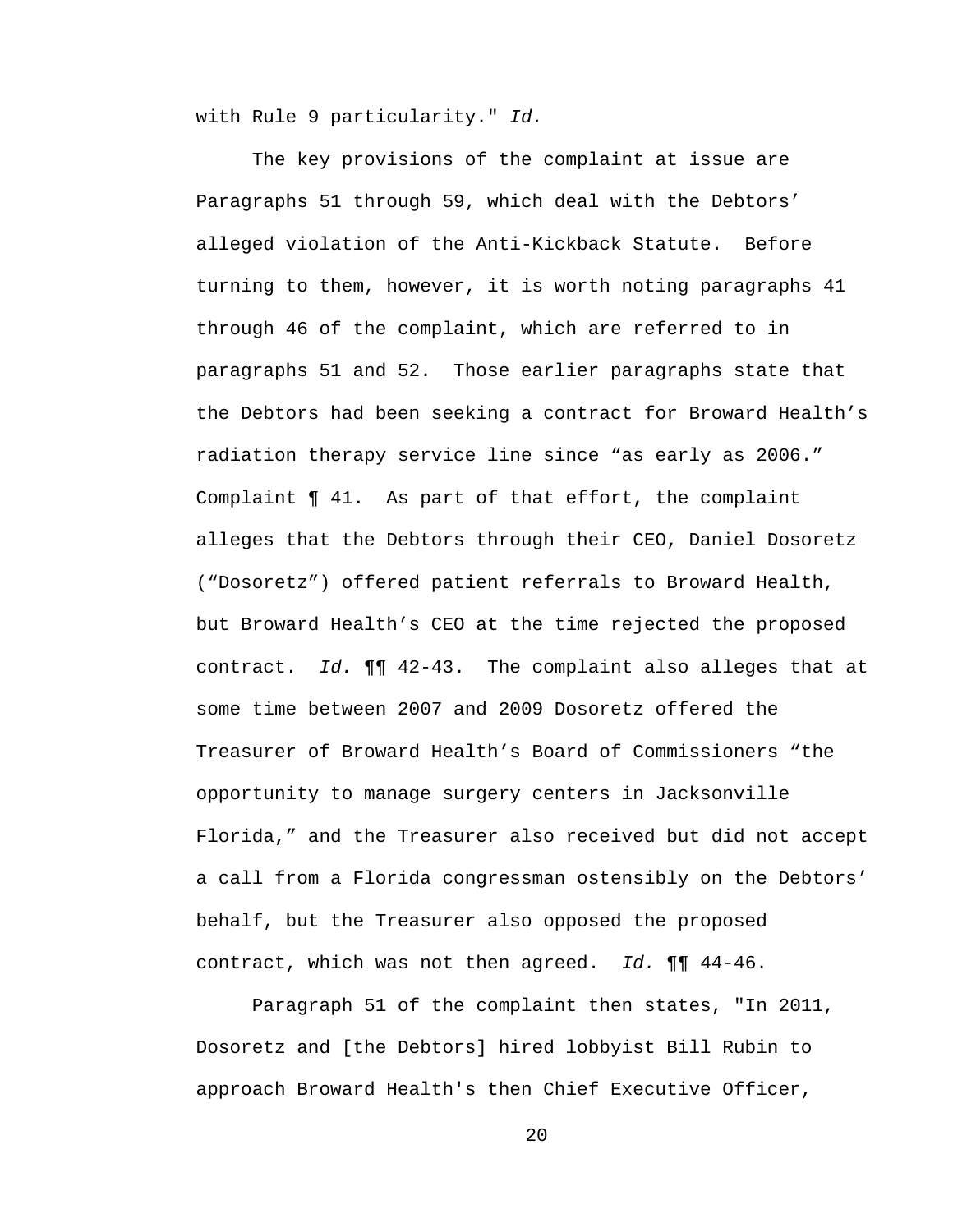Frank Nask, with a similar proposal as was previously rejected by [Broward Health's former CEO and Treasurer]." Notably, this is one of the complaint's two paragraphs describing the scope of Rubin's agency as the Debtors' lobbyist for the Broward Contract -- and the only one that does so in more than conclusory terms -- and that scope does not involve offering any bribes or other remuneration to Nask or anyone else. Rubin is instead stated to have been hired to make a similar contract proposal to provide radiation oncology services.

Paragraph 51 continues by stating that "Dosoretz and [the Debtors] deliberately chose and retained Rubin as their agent and lobbyist because he was and is a close friend of [Florida's] Governor Scott." But this is an innocuous allegation: lobbyists are generally retained because of their political connections. Moreover, as discussed later, before the filing of the complaint two "Florida Bulldog" articles separately linked the award of the Broward Contract to the Debtors' political influence with Florida's governor.

Paragraph 52 is the only other paragraph in the complaint purporting to describe the extent of Rubin's agency, but it does so in general and conclusory terms, stating, "Dosoretz directed Rubin to offer financial inducements and bribes to the new CEO, Frank Nask in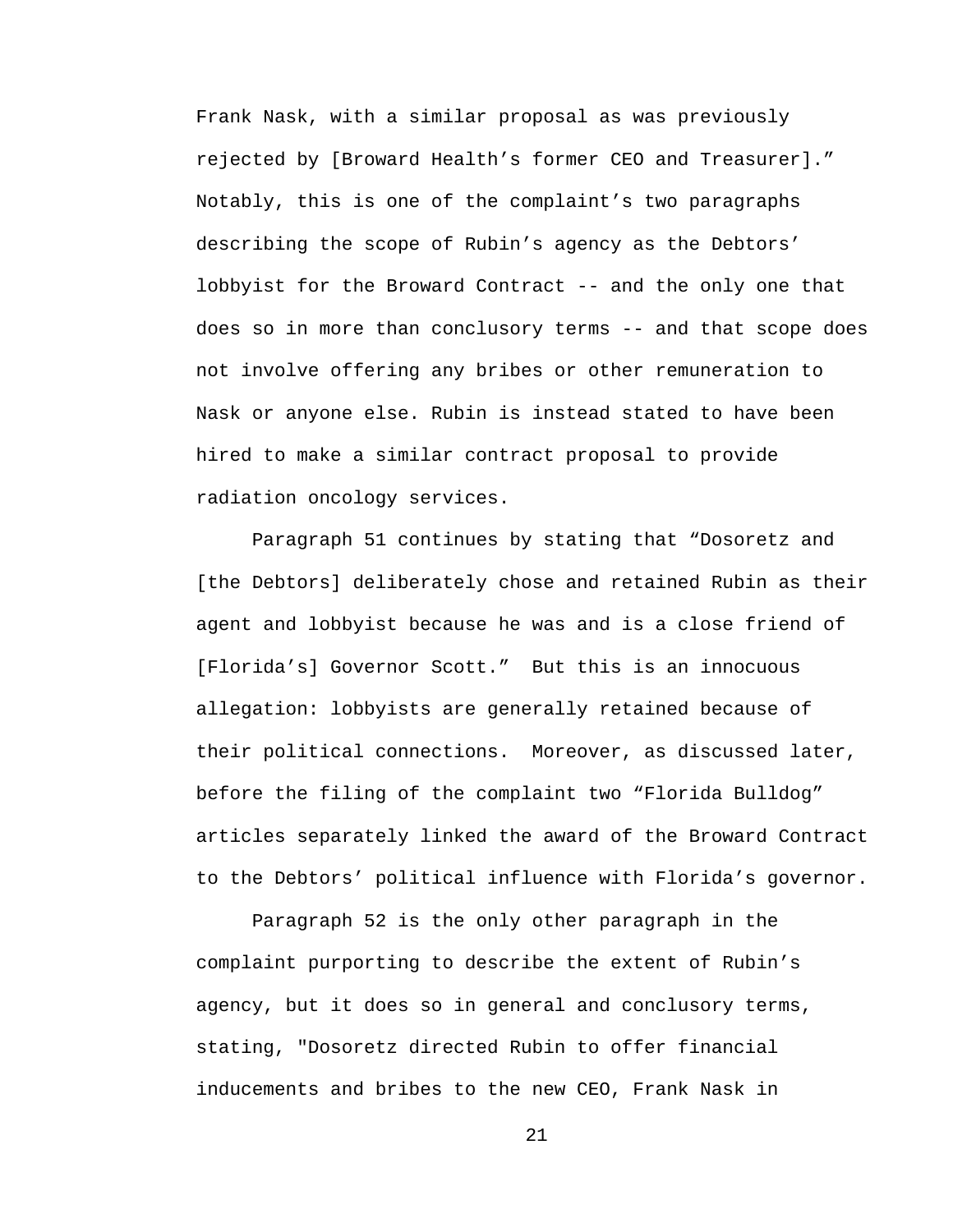exchange for his support of the [Broward Contract]. At all times relevant, Bill Rubin acted at the direction of [the Debtors] as its [sic] agent." Thus the complaint merely repeats the gravamen of the Anti-Kickback Statute – the offer of financial inducements or bribes -- as applied to the scope of Rubin's agency. Nor does it place Dosoretz's charge to Rubin in any specific time frame or state the basis for the complaint's assertion that Dosoretz directed Rubin to offer Nask specific bribes or kickbacks.

Indeed, at oral argument counsel for the Plaintiff acknowledged with respect to this paragraph that "[t]here is no direct evidence of that," and that, "[t]he evidence of the scheme is the attempt by Dr. Dosoretz to bribe the former CEO." Transcript of January 30, 2018 hearing on Debtors' motion to dismiss, at 118-19. As noted, however, those paragraphs of the complaint describing Dosoretz's interaction with the former CEO over four years before the events underlying the complaint's Anti-Kickback Statute claims do not allege the offer of bribes or kickbacks, let alone describe any such offers with particularity.

Paragraph 53 of the complaint then states, "Nask's job was in jeopardy because he had been appointed under the prior administration of Florida Governor Charlie Crist. Nask had supported a plan to privatize the [Broward Health]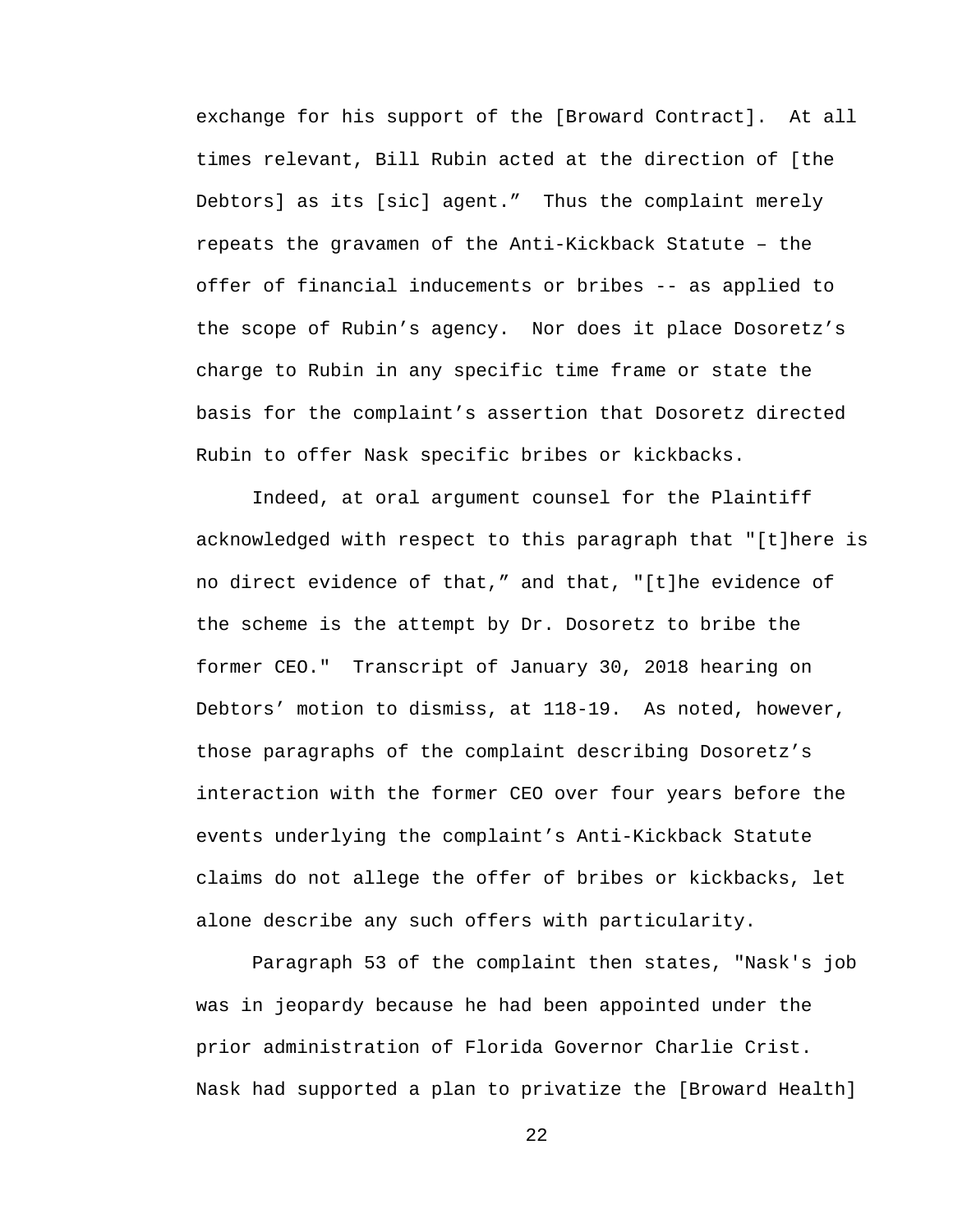District, which would have undermined Governor Scott's control of the District exercised through the appointment of its commissioners. Under Nask's watch, the Federal Government was also investigating Broward Health's compensation arrangements with 27 employed physicians for suspected violations of the Stark Laws." (It is clear from the rest of the complaint that this investigation did not have anything to do with the Debtors.)

Paragraph 54 states, "Nask was several years away from retirement and had power, compensation and benefits as CEO. His career options were limited due to his age and the ongoing federal investigation."

Paragraphs 55 through 57 then allege, "Acting as agent for [the Debtors], Rubin contacted Nask in 2011. Rubin told Nask that he controlled the Governor's appointments to the Broward Health Board of Commissioners and thereby controlled Nask's continued employment, which depended upon whether newly appointed commissioners would support Nask as CEO. As [the Debtors'] lobbyist and agent, Rubin asked Nask to support [the Debtors'] plan to obtain full control over all radiation oncology services provided at Broward Health. In exchange, Rubin promised Nask that he would protect Nask's continuing employment, salary, pension benefits and severance when he retired as CEO. Rubin told Nask that if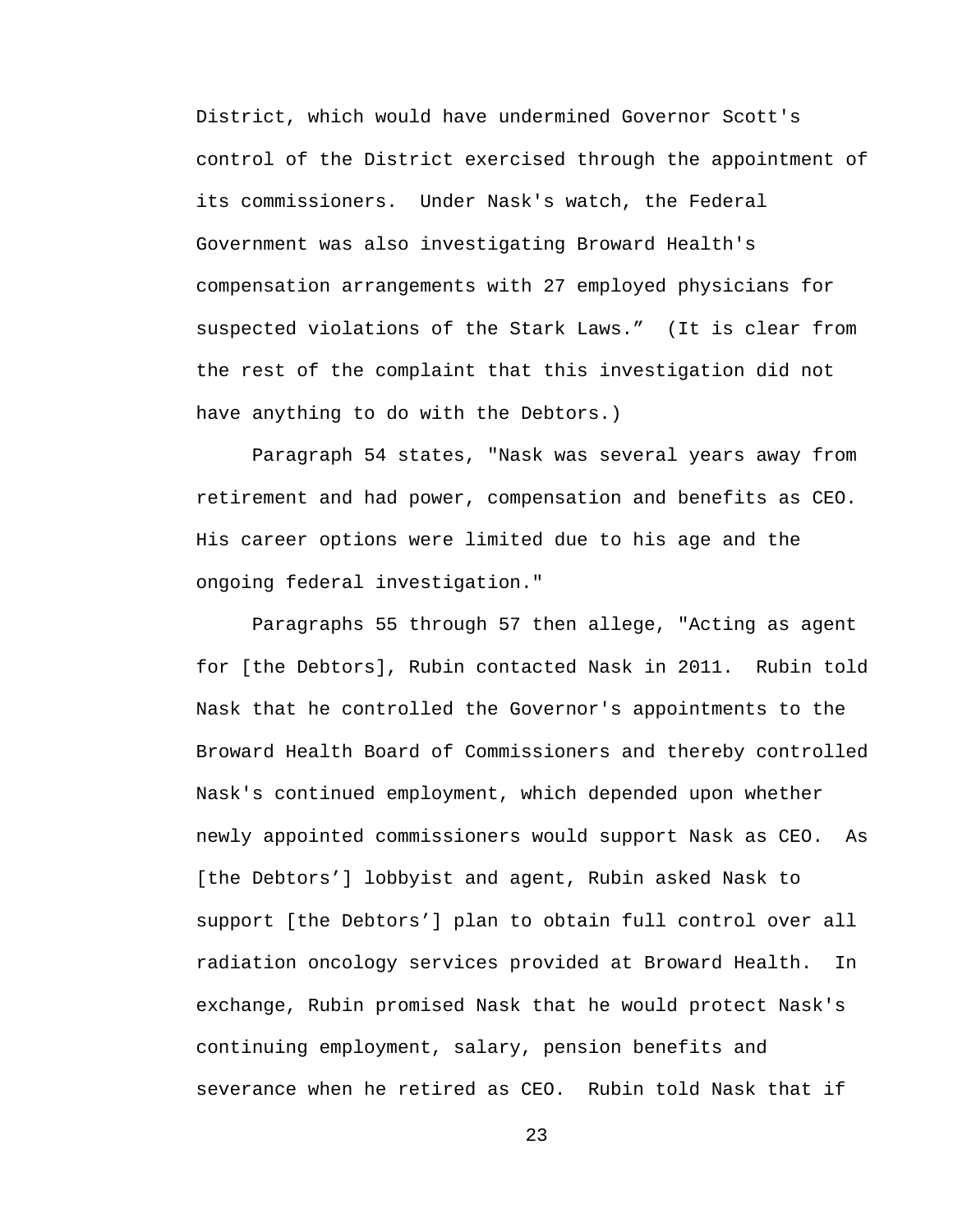[the Debtors] did not obtain the contract, then Rubin would make sure that new Commissioners would be appointed who would terminate Nask's employment." Again, whether Rubin was empowered by the Debtors to make such threats and promises is stated in the most conclusory terms, and, in addition, the complaint fails to state when and where Rubin's alleged promises and threats were made or the basis for believing that they were made.

Paragraph 59 concludes, "In this manner executives at [the Debtors] hired and paid Rubin to offer political protection and financial security for Nask in exchange for an exclusive prized contract. . . . [The Debtors] and Dosoretz intended for Rubin to offer illegal inducements to Nask in order to obtain their contact." Once more, the complaint fails to state the scope of Rubin's agency except in the most conclusory terms, reciting the gravamen of the Anti-Kickback Statute, and does not state the particulars of how and when the Debtors gave Rubin this assignment or how and when Rubin made his threats and promises or the basis for believe that such things happened.

Moreover, because the offer of "financial security" is tied by the complaint only to Rubin's "political protection" from Governor Scott one has to ask whether the complaint alleges in even a plausible way for purposes of Fed. R. Civ.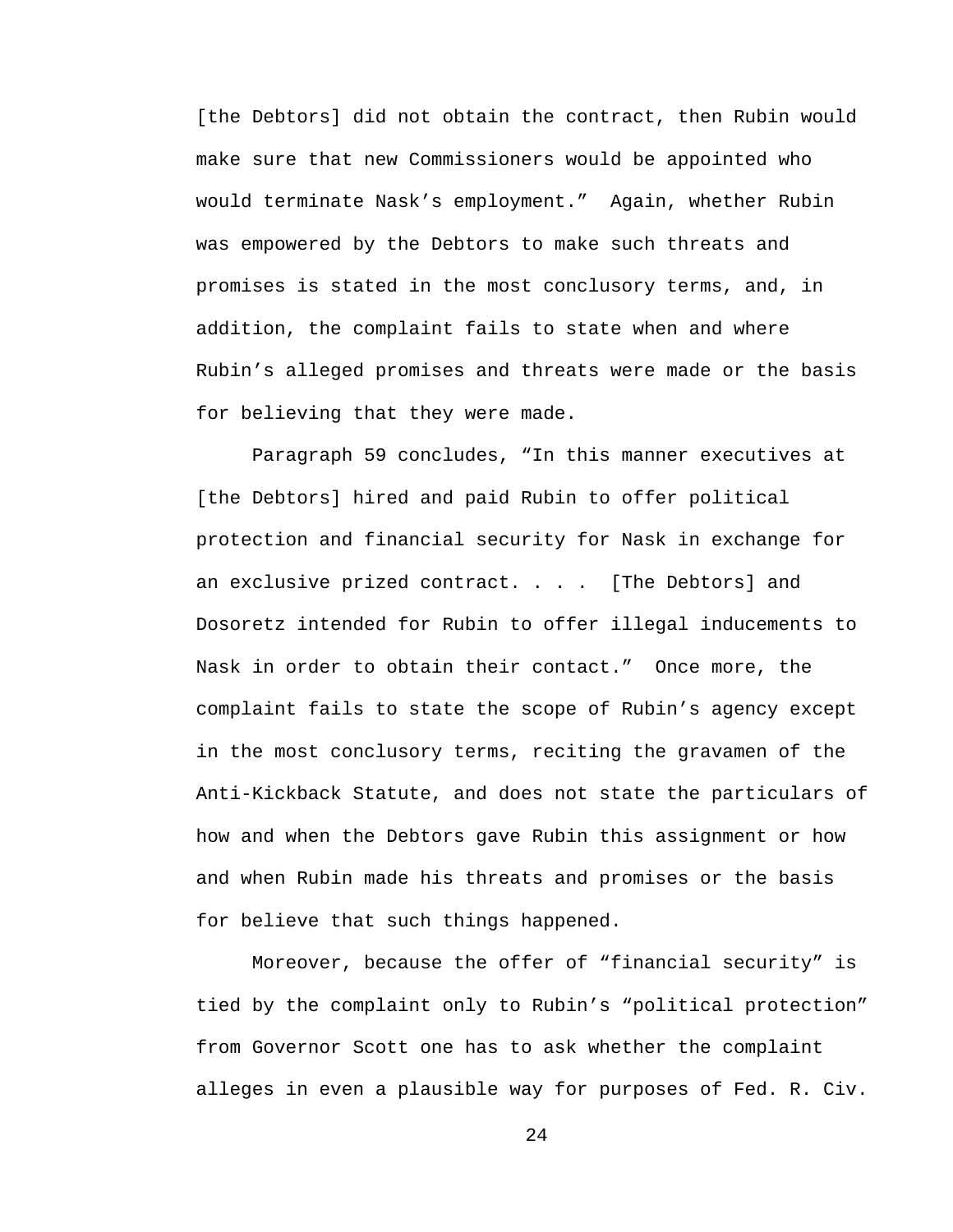P. 8 that Rubin's influence was sufficient to override the Governor's legitimate exercise of discretion over the appointment of Broward Health's Board of Commissioners – that is, whether Ruben's influence exceeded his statement that he got to know the Governor "in 1991 when he started his hospital company, and we've stayed close ever since. I love him. . . . He's a very good friend. We've stayed in touch ever since." *Id.* ¶ 51 n. 1.

The complaint does state that on August 29, 2011, before he was appointed to Broward Health's Board of Commissioners, the Plaintiff "met Rubin at Timpanos restaurant in Fort Lauderdale. Rubin told [the Plaintiff] that he was 'controlling the appointments' for the Broward Health Board." *Id.* ¶ 81.<sup>7</sup> However, the complaint never states the apparent basis for this boast with the exception that, apparently at the same meeting, "Rubin told [Plaintiff] that the owner of the Debtors, Daniel Dosoretz, was a 'close friend' of Governor Scott and a major contributor to his campaign and that securing the [Broward Contract] was a 'top priority.'" *Id.* ¶ 84. The complaint goes on to state that the Plaintiff was in fact appointed to

 $\overline{\phantom{0}}$ 

 $^7$  The complaint also alleges that the Plaintiff's former employer "encouraged him to apply for a Commissioner position at Broward Health and advised him that he would speak with Rubin because Rubin was 'controlling all appointments' to the Broward Health Board." Id. ¶ 80.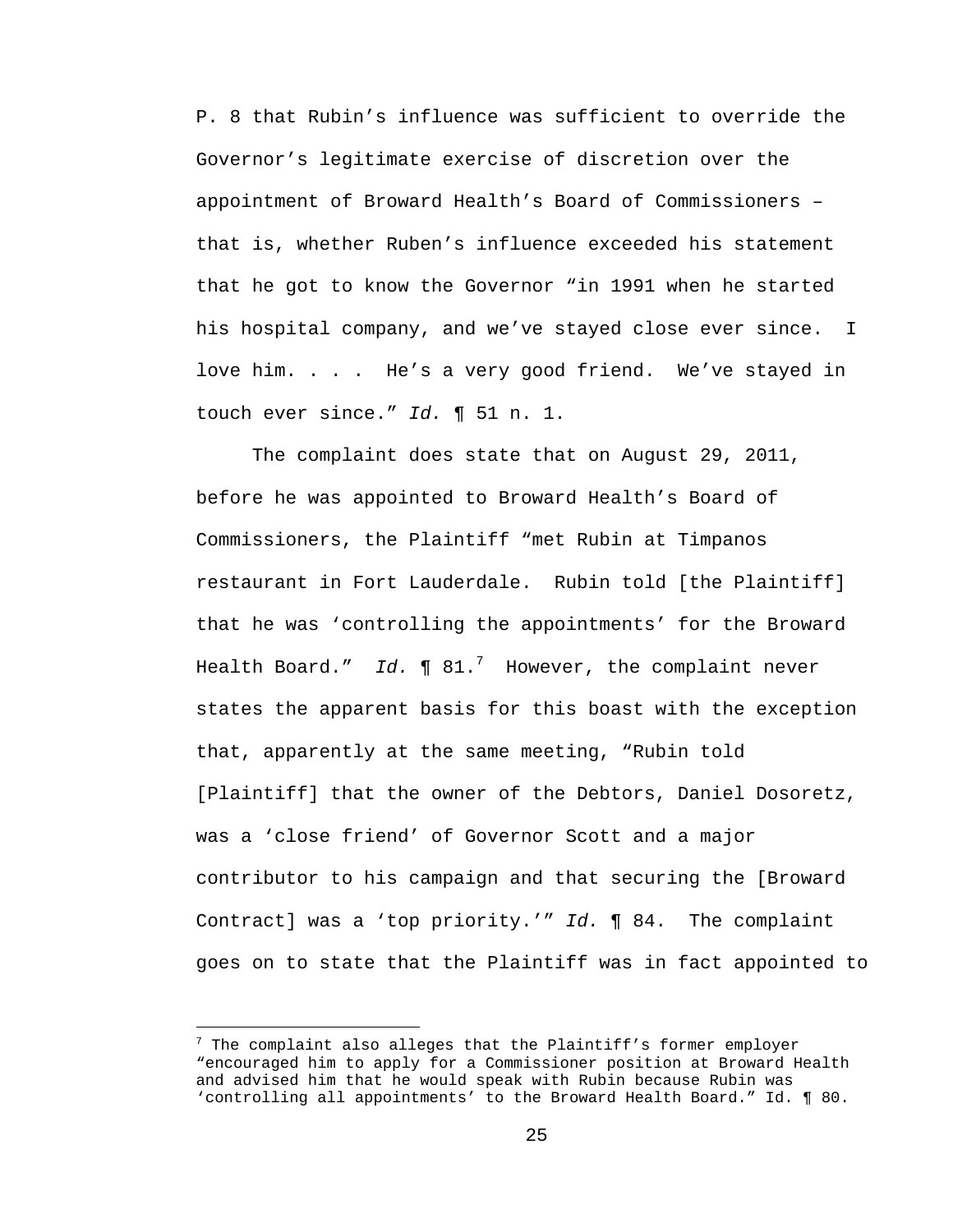Broward Health's Board several days later, *id.* ¶ 87,<sup>8</sup> leading to the inference that Rubin may have had some sway over the appointment, but that the Plaintiff was not involved in Broward Health's entry into the Broward Contract, which occurred before he attended his first Board meeting. *Id.* ¶ 88.

The complaint goes on to allege that Nask obtained Board approval of the Broward Contract by making false representations regarding the Contract's merits and the defects of the existing contact with an entity known as HealX that it would replace. *Id.* ¶¶ 91 through 106. The complaint does not cite any sources for these allegations of what transpired at the Board meeting, which the Plaintiff did not attend; apparently they are taken from the published Board minutes. Opposition to the contract by one of the Commissioners in the minutes publicly highlighted its primary defects, moreover, pointing out that "the contract was awarded without bids and could be extended for up to 25 years" and "no economic analysis had been provided to support [it]." *Id.* ¶ 92.

Paragraph 107 of the complaint sums up the foregoing

i<br>Li

<sup>&</sup>lt;sup>8</sup> In addition, the complaint alleges that apparently after the Broward Health contract was approved but "[w]hile he was still retained by and serving at [the Debtor's] lobbyist, Rubin lobbied the Broward Health Board to give Nask a generous severance package," which was granted. *Id.* ¶ 72.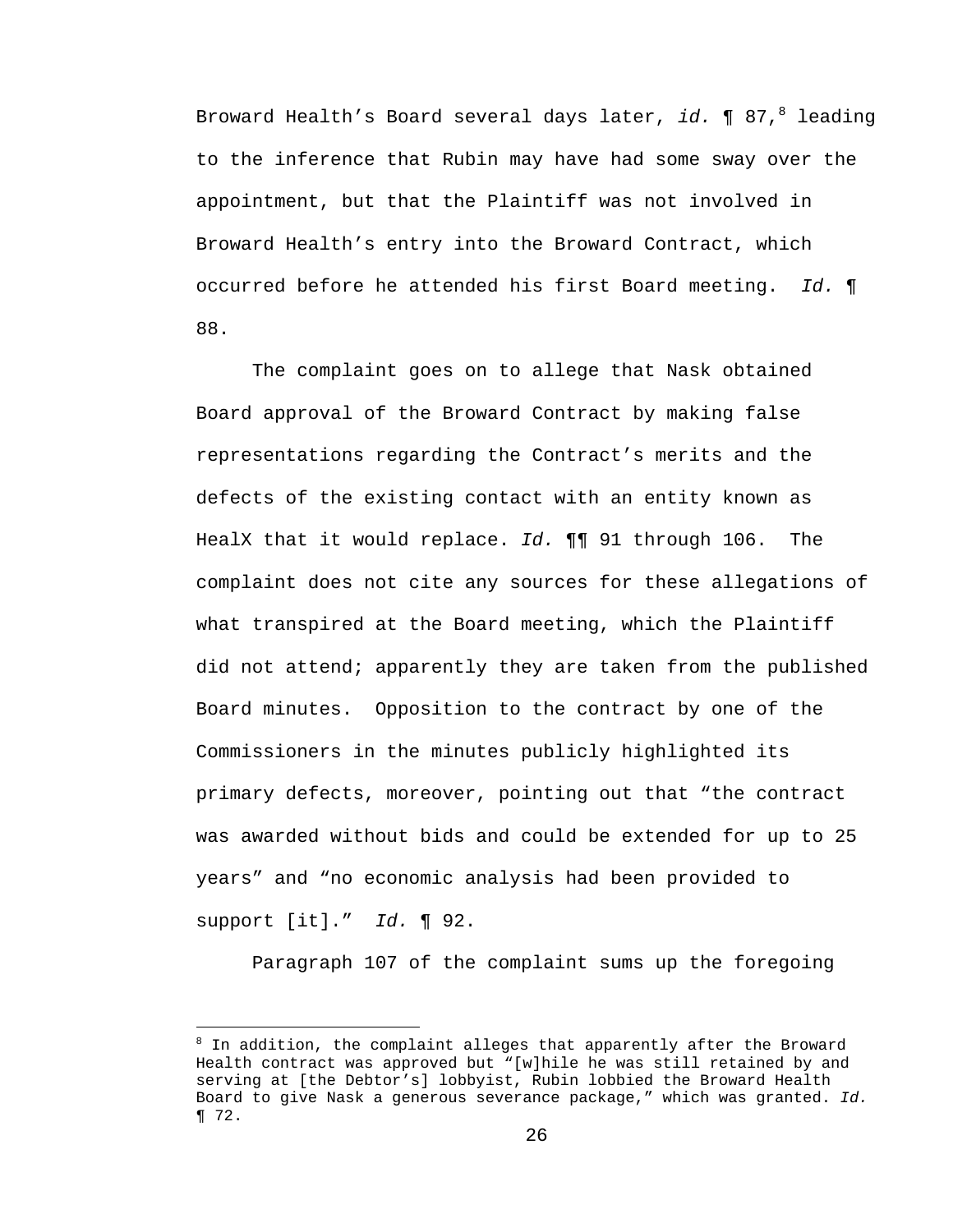allegations, again in a conclusory fashion, as follows: "Nask did all of the foregoing because (1) Rubin, the Debtor's agent, got Nask what he wanted -- the continuation of his lucrative salary, benefits, and a rich retirement package, and (2) [although I've already found that this was not actually sufficiently pled in the complaint to establish a violation of the Stark Law], Dosoretz promised increased patient referrals to Broward Health from [the Debtors'] major network of employment of employed physicians."

The complaint also discusses a meeting between the Plaintiff and Dosoretz in 2013, after the Plaintiff had developed and expressed concerns to Rubin and others, including Governor Scott about the Broward Contract, the related termination of HealX, and Rubin's influence. *Id.* ¶ 185-88. However, this description only references Dosoretz's statement that he had a 'close relationship' with Governor Scott, that Broward Health was a 'strong partner,' *id.* ¶ 187, and that Dosoretz "was arranging for meetings with Nask and Governor Scott so that 'the Governor would know that Frank [Nask] is a good guy.'" *Id.* ¶ 188. It contains nothing about the scope of Rubin's agency on the Debtors' behalf when the Broward Contract was being considered nor more than Dosoretz's boast that he, Dosoretz has political influence based on his relationship with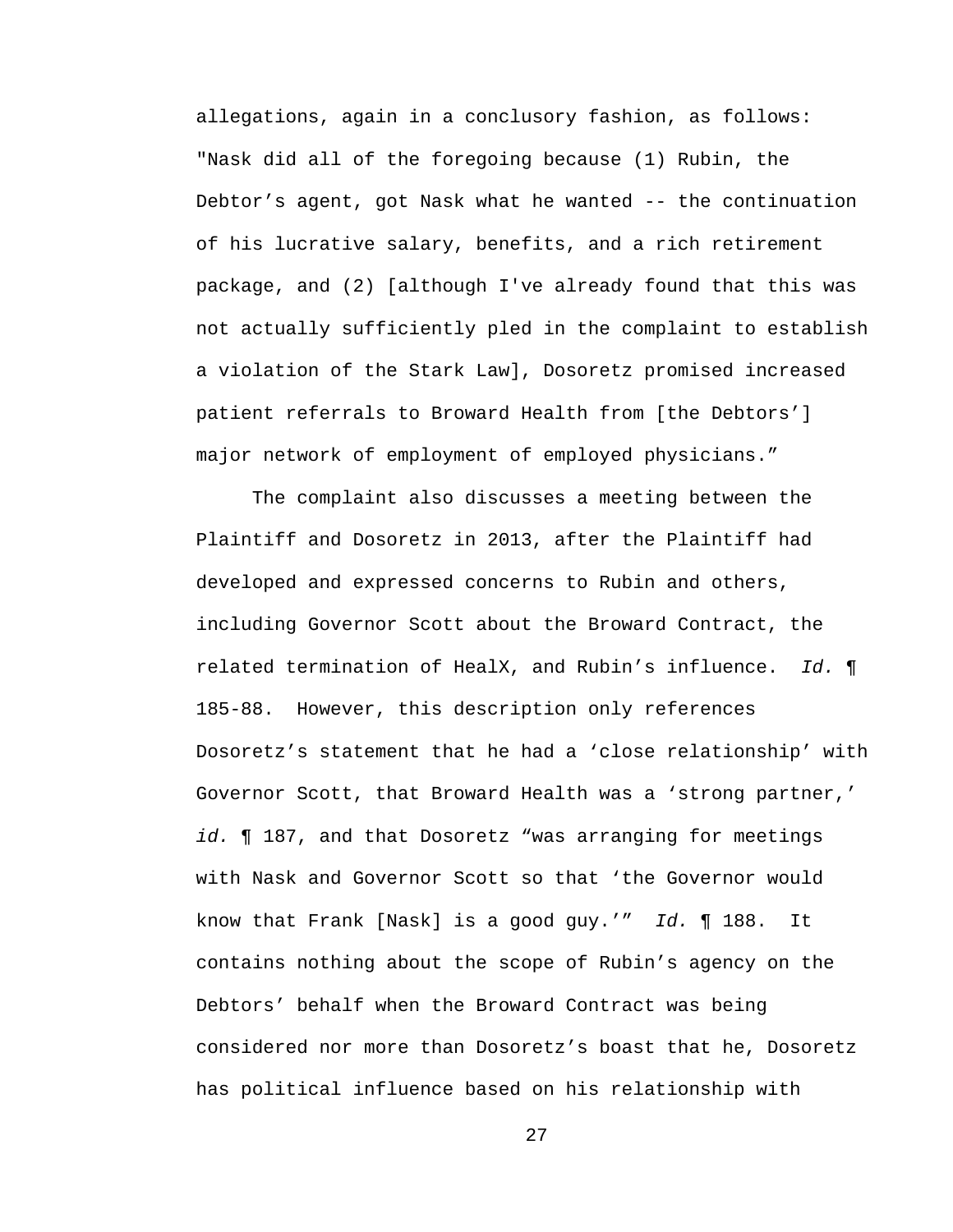Governor Scott.

Thus there are three problems with the complaint's allegations pertaining to the Anti-Kickback Statute. First, the scope of Rubin's agency on behalf of the Debtors, which -- given the Plaintiff's contemporaneous belief that Rubin was the Debtors' lobbyist, the Plaintiff had the opportunity to explore but did not -- is not described with sufficient particularity for purposes of Rule 9(b). (And, when the complaint describes the scope of Rubin's agency with any particularity, it merely discusses the Debtors' unsuccessful 2007 attempt to obtain a long-term contract with Broward Health and Rubin's boasting that he has Governor Scott's ear). There is a clear explanation for this failing: counsel for the Plaintiff has acknowledged that she has no basis to know if the Debtors charged Rubin with the assignment of offering valuable consideration to Nask beyond what Governor Scott could already deliver or withhold in return for his support.

Moreover, to the extent described in anything other than conclusory terms, the complaint's assertions that Ruben was able to control Governor Scott, Svengali-like, as opposed to exerting ordinary political influence on him on behalf of a well-heeled client, are not plausible, at least without additional detail confirming more than ordinary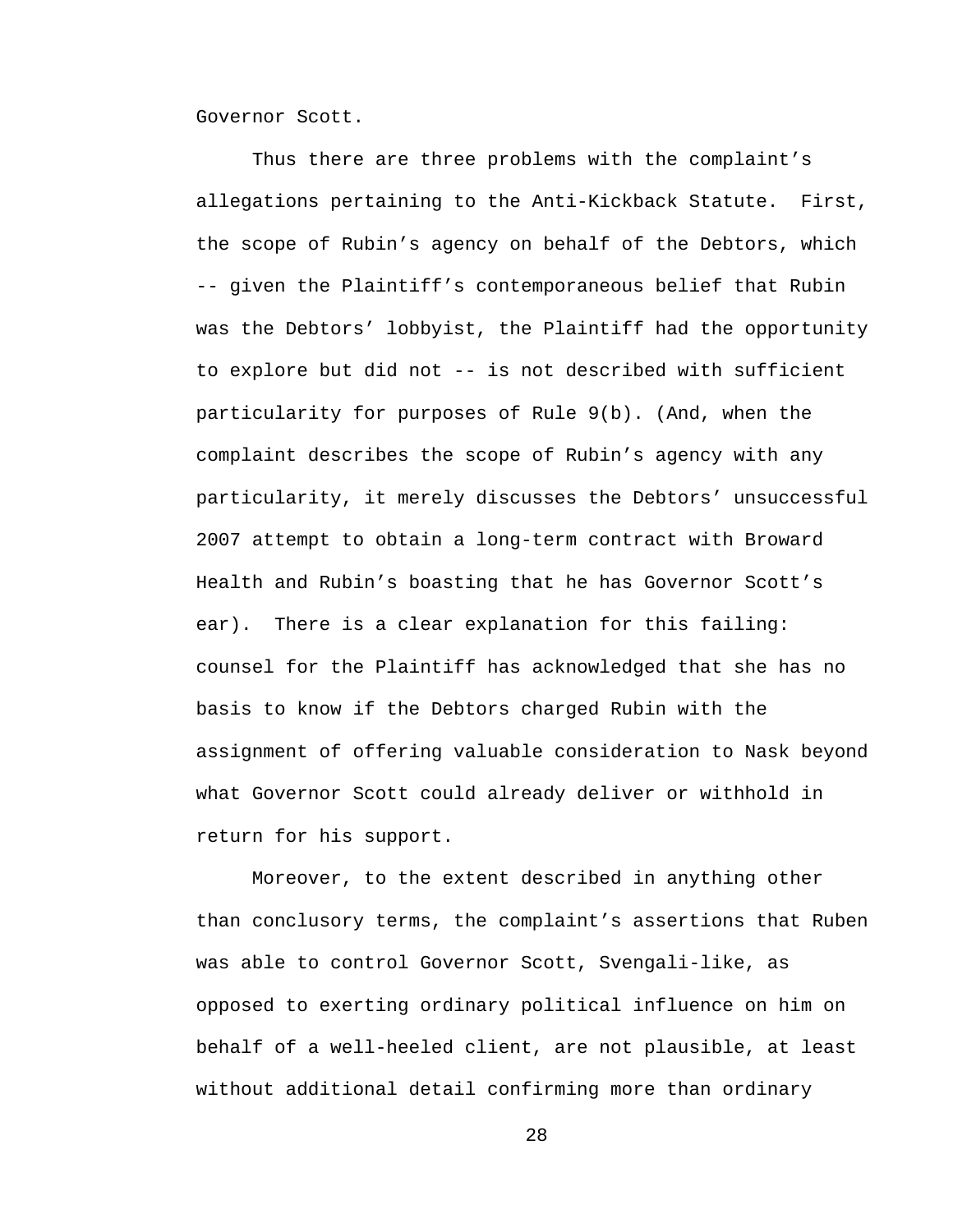political loyalties and the governor's exercise of power under Florida law.

And, last, it is only by properly pleading Rubin's role that the complaint might overcome the gatekeeping requirement of section  $3730(e)(4)(A)$  and (B) of the False Claims Act, because, as discussed in greater detail later, the Debtors' influence, though not specifically control, over Governor Scott was already publicly disclosed in the "Florida Bulldog" articles that the Debtors' motion to dismiss quotes and which I can take judicial notice of. In fact, the Debtors' political influence, if not control, over Florida's governor was the main focus of those articles, which also disclose unusual, non-market features of the Broward Contract (which also, they state, were previously publicly disclosed in the Broward Health Board minutes and are available in the Debtors' SEC filings).

As far as the complaint is concerned, therefore, Rubin is just the mouthpiece for the Debtors' previously publicly disclosed political influence, nothing more. Because the complaint does not assert anything material beyond what was already publicly disclosed, it thus runs afoul of section  $3730(e)(4)(A)$  and (B) of the False Claims Act. That is, the complaint's remaining Anti-Kickback Statute allegations are, at their core, substantially the same as previously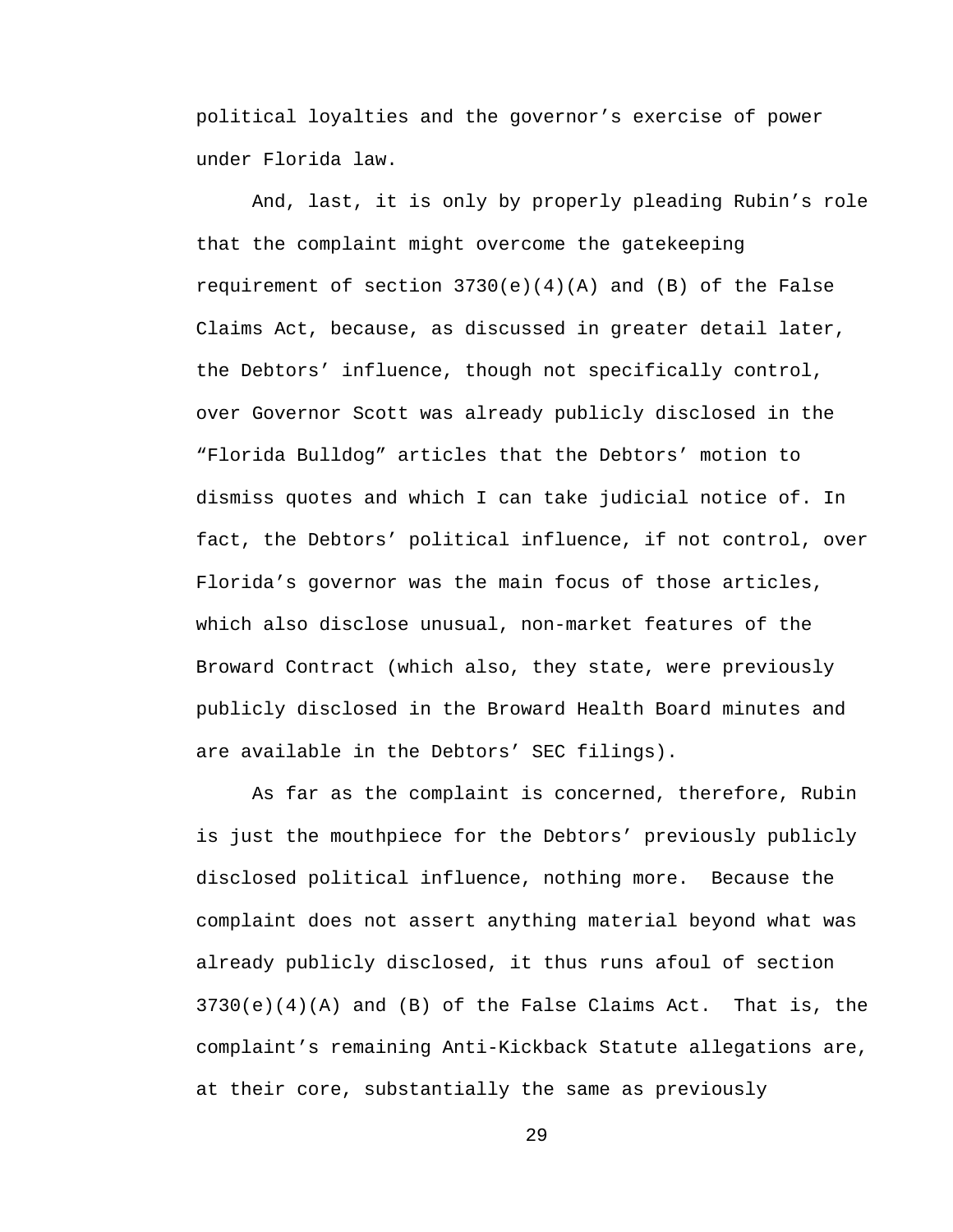published in the news media and the Board's minutes, and the complaint does not evince a knowledge that is independent of and materially added to those publicly-disclosed allegations or transactions.

Again, the complaint fails the initial, critical test of establishing the scope of Rubin's agency and what Ruben did in that role. Florida law, which applies here to the complaint's description of Rubin's agency relationship since all the relevant activity occurred in Florida, recognizes three ways that a principal can be held liable for the acts of its agent within the scope and course of the agency - a proposition that, if in fact the agency is properly established, is clear. *Roessler v. Novak*, 858 So. 2d 1158, 1161 (Fla. 2d DCA 2003).

First, Florida recognizes "apparent authority" to establish an agency relationship, but such authority is not pled in the complaint. Apparent authority "rests on appearances created by the principal and not by the agent that the agent is, in fact, acting as an agent for the principal." *Harrington v. RoundPoint Mortg. Servicing Corp.*, 2017 U.S. Dist. LEXIS 55022, at \*26 (M.D. Fla. Apr. 10, 2017). That one factor is all that need be considered here without analyzing any other requirements for "apparent authority," such as reasonable reliance, *Almerico v. RLI*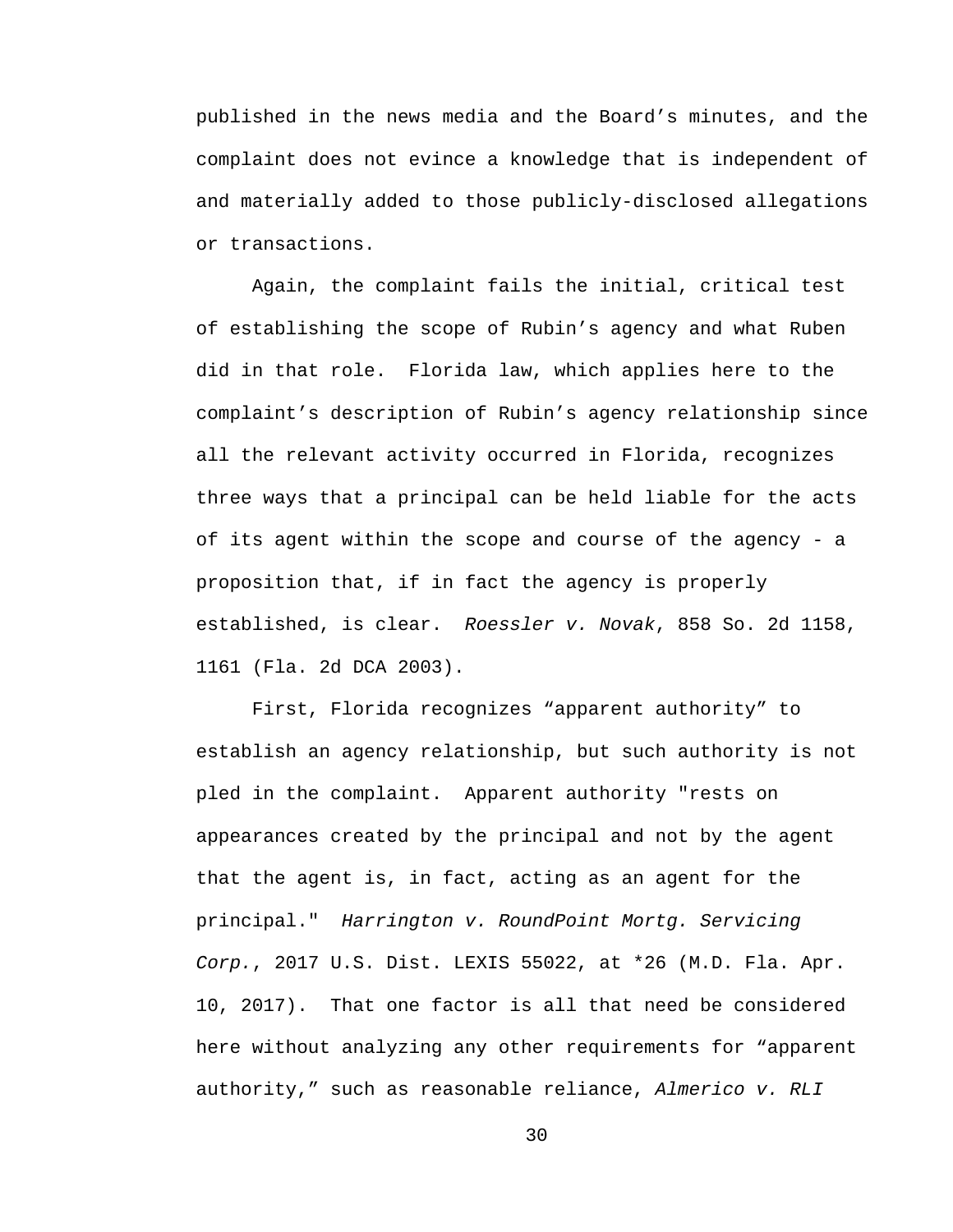*Ins. Co.*, 716 So.2d 774, 777 (Fla. 1998), because no paragraph in the complaint alleges that Dosoretz or anyone else on the Debtors' behalf acknowledged to the Plaintiff, or to anyone else for that matter, that Rubin was acting as the Debtors' agent regarding entry into the Broward Contract, or created the appearance of such an agency, or the scope of any such agency.

Under Florida law one can also be deemed an agent based on "actual agency." To establish an actual agency relationship under Florida Law, the Plaintiff must plead (1) acknowledgment by the principal that the agent will act for it, (2) the agent's acceptance of the undertaking, and (3) the principal's right to control the agent's actions. *PYCSA Panama, S.A. v. Tensar Earth Technologies, Inc.*, 625 F. Supp. 2d 1198, 1252 (S.D. Fla. 2008), citing *Villazon v. Prudential Health Care Plan, Inc.*, 843 So. 2d 842, 853 (Fla. 2003). *See also Florida State Oriental Medical Association, Inc. v. Slepin*, 971 So. 2d 141, 145 (Fla. Dist. Ct. App. 2007) (plaintiff must show "evidence that the principal acknowledged the agent's power, that the agent accepted the responsibility of representing the principal, and the principal retained control over the agent's actions"). The principal's right to control rather than its actual control is sufficient, and, obviously, that showing is made by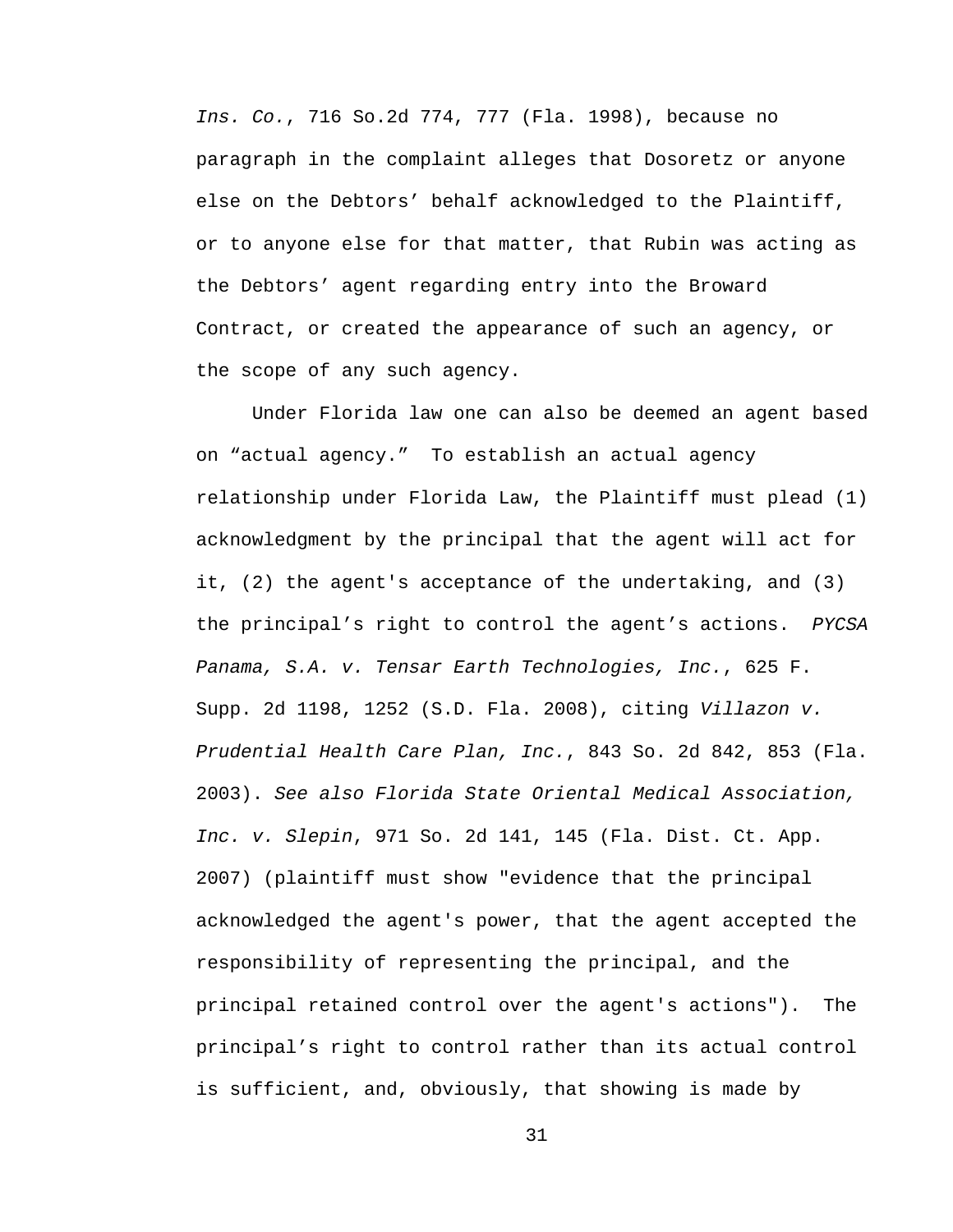setting forth the context and scope of the agency relationship. *Villazon v. Prudential Healthcare Plan*, 843 So. 2d at 853. Again, though, the complaint does not satisfy these requirements except in a conclusory or ineffective fashion. It fails to allege the context and scope of Rubin's agency -- and therefore also fails to allege the Debtors' acknowledgment of Rubin's power to act on their behalf or that the Debtors retained the right to control Rubin -- with any particularity, let alone that the Debtors' authorized Rubin to exert improper pressure on Nask. The complaint also does not provide the details required by Rule 9(b) as to Rubin's performance of his agency with Nask.

Finally, "implied authority" can be established under Florida law for an agent to act in a way incidental to or as is reasonably necessary to accomplish an actual agency relationship. *Board of Trustees of the City of Delray Beach Police and Firefighters Retirement System v. Citigroup Global Markets, Inc.*, 622 F.3d 1335, 1342-43 (11th Cir. 2010). Having failed to plead Rubin's actual or apparent agency with any particularity, however, the complaint does not plead "implied authority," either, let alone implied authority to offer improper inducements to Nask.

Here, Rubin's agency is at the center of the Anti-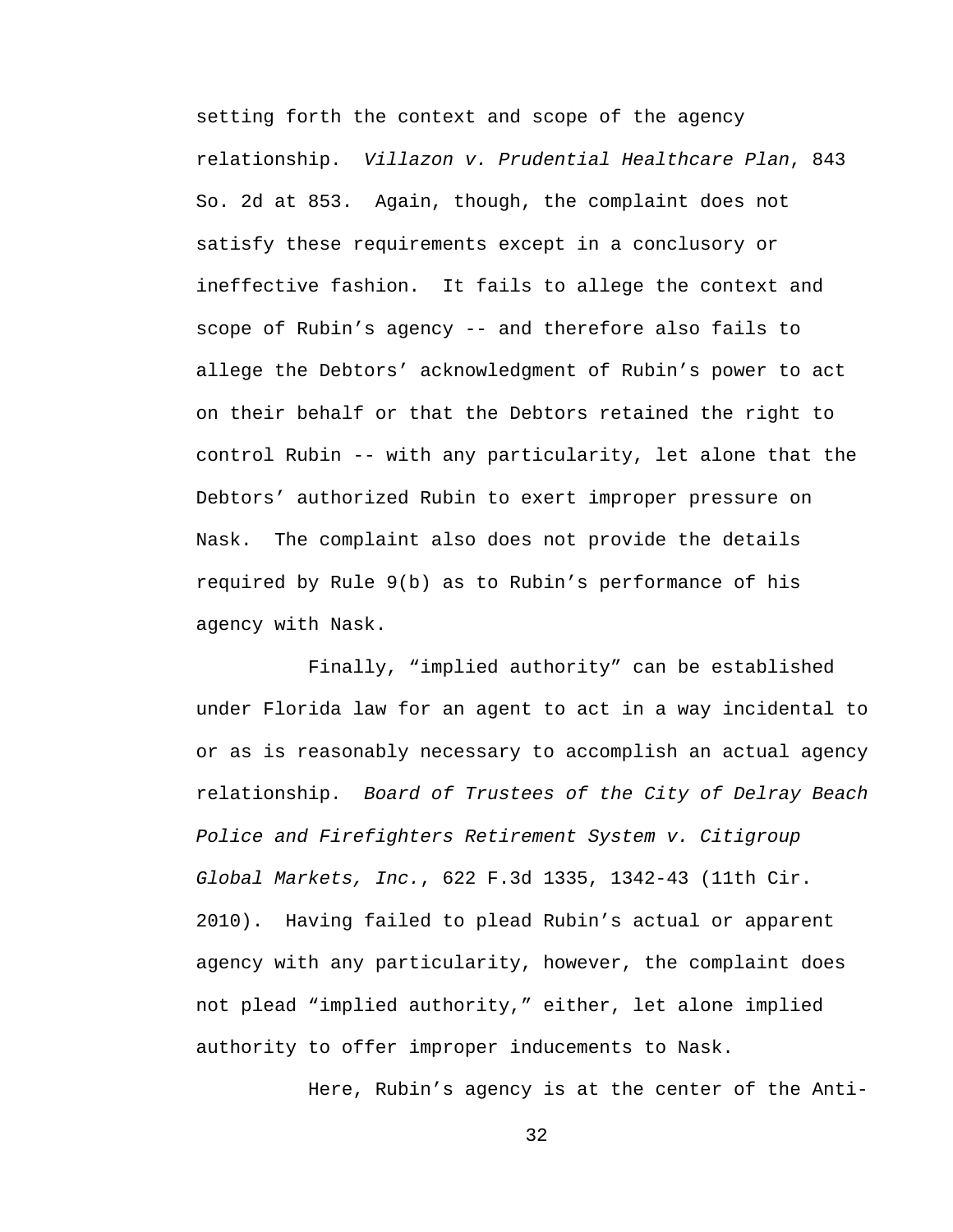Kickback Statute claim: in the complaint, the Debtors act through him. If the complaint is to add materially to the prior public disclosures, it therefore would be in the complaint's description of Rubin's agency and actions. Thus under *Kolbeck*, 923 F. Supp. at 557, and *In re Lois/USA, Inc.*, 264 B.R. at 139 n. 177, and the other authorities discussed above, his central role must be pled with particularity, including the nature of his agency as well as how he performed it.

Moreover, unlike in *Green v. Beer*, 2009 U.S. Dist. LEXIS 27503, at \*42 n.22, the complaint alleges that the Plaintiff understood Rubin to be the Debtors' lobbyist based on Rubin's (although not the Debtors') statements. Indeed, the complaint alleges that some time after the Broward Contract was entered, the Plaintiff met again with Rubin, who reiterated that he was the Debtors' lobbyist, as well as met with Dosoretz. Nevertheless, the complaint fails to plead the scope of Rubin's agency with any particularity and Plaintiff's counsel has acknowledged it to be unknown although it was within Plaintiff's power to explore whether, for example, the Debtors directed Rubin to threaten Nask with the loss of his job, or directed Rubin to control Florida's governor to direct Broward Health's Board of Commissioners to improve Nask's retirement and severance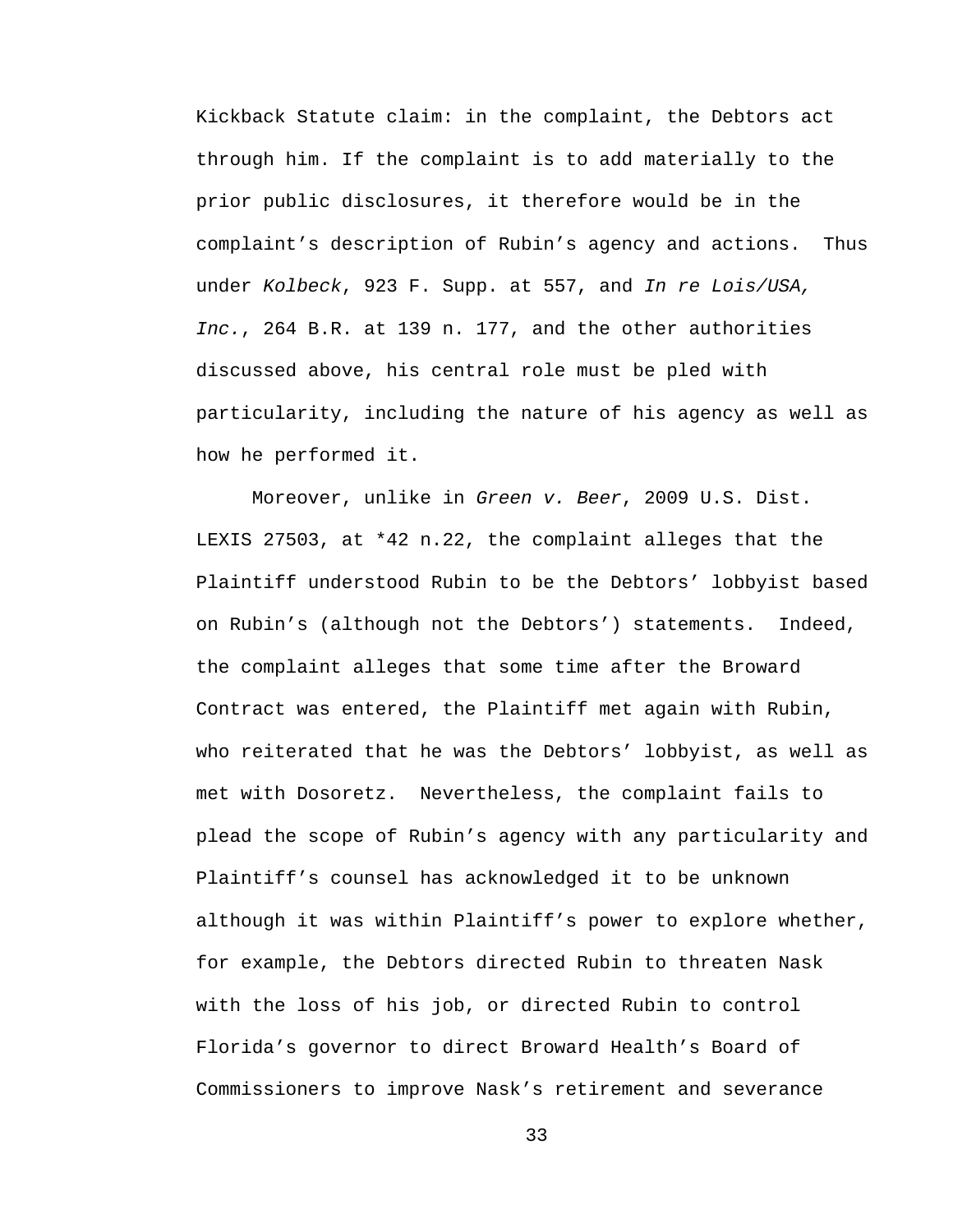package.<sup>9</sup>

i

Thus I conclude that these deficiencies in the complaint raise two independent grounds for the complaint's dismissal. First, because the complaint hinges upon allegations that Rubin acted on behalf of the Debtors in making threats to Nask that he could actually deliver on, such as that Nask would lose his job and retirement benefits, or that he would keep his job and keep the retirement benefits, depending on whether he supported the Broward Contract, the complaint fails because it does not describe the scope and nature of Rubin's lobbying role with sufficient particularity.

Indeed, I believe that Rubin's role and actions are not even pled sufficiently for purposes of Rule 8, given the conclusory nature of its allegations and the implausibility, without more, that Rubin, even if directed to do so by the Debtors, had the power actually to control Governor Scott regarding Broward Health.

Last, the motion to dismiss correctly states that under 31 U.S.C. § 3730(e)(4) the relator must assert claims that

<sup>&</sup>lt;sup>9</sup> As noted by the Second Circuit, moreover, even under the more relaxed "information and belief" pleading standard under Rule 9(b) where the facts are uniquely within the knowledge of the defendant, the plaintiff's claims must be based on sufficient factual allegations to raise a strong inference that the fraudulent scheme occurred. *See Wexner v. First Manhattan Co.*, 902 F.2d 169, 172 (2d Cir. 1990); *United States ex rel. NPT Assocs.*, 2015 U.S. Dist. LEXIS 155601, at \*13–14. Here, that simply is not the case.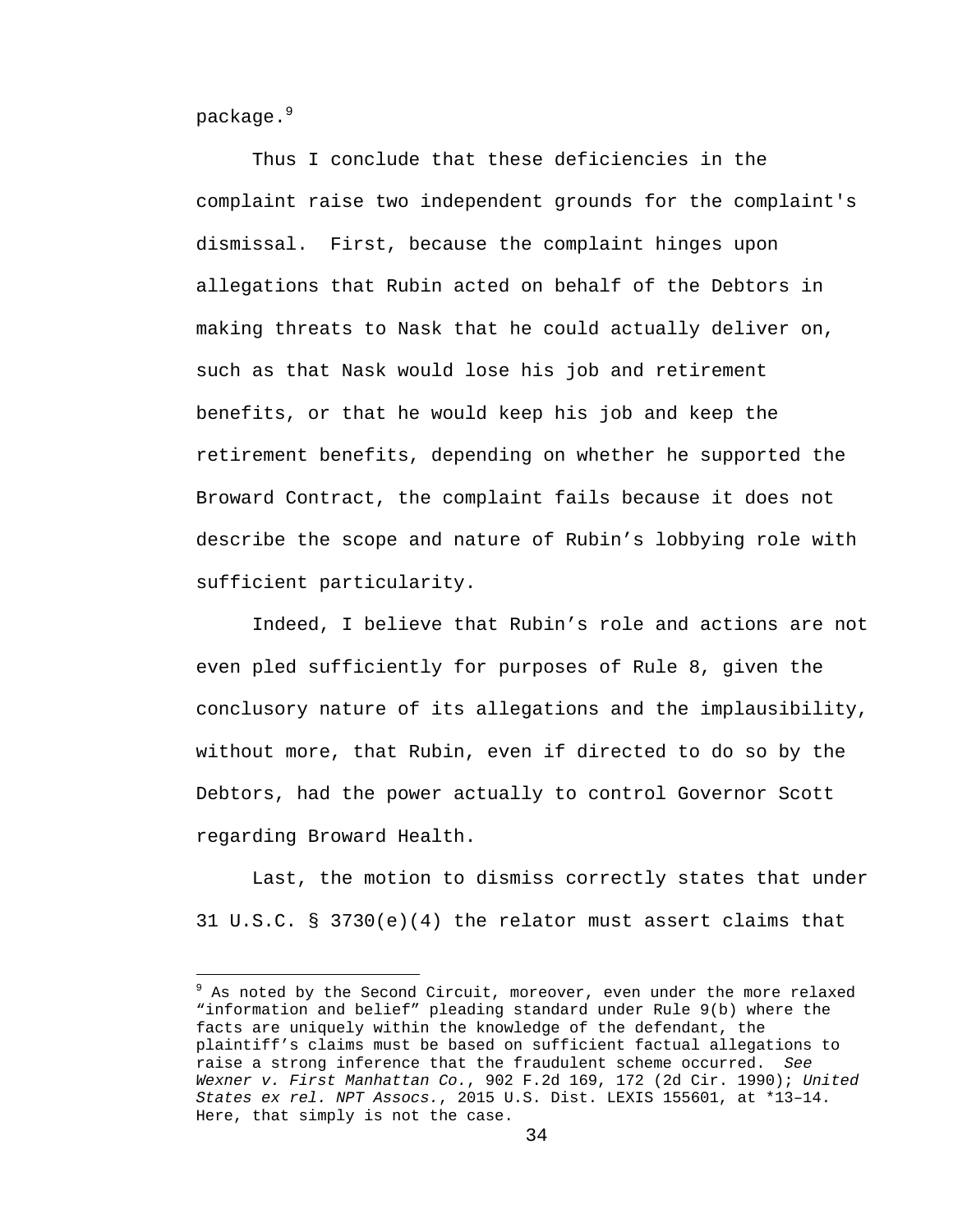are not substantially similar to the allegations or underlying facts previously publicly disclosed in the "news media" unless the person bringing the action is an original source of that information or provided it in a timely fashion to the Government. *United States ex rel. Kirk v. Schindler Electric Corp.*, 437 Fed. App'x 13, 17 (2d Cir. 2011); *United States ex rel. Patriarca v. Siemens Healthcare Diagnostics, Inc.*, 295 F. Supp. 3d 186, 196-97 (E.D.N.Y. 2018).

It is undisputed that the Plaintiff was not an original source of the "Florida Bulldog" articles from February 22 and 24, 2016, which predate his complaint.<sup>10</sup> Moreover, it is undisputed that the minutes of the January 30, 2012 Board meeting at which the Broward Contract was approved not only were mentioned by the "Florida Bulldog" but also were posted publicly on the Board's website before the complaint not because of the Plaintiff's actions but simply because all the Board minutes were handled that way.

The first, February 22, 2016 "Florida Bulldog" article, states, "An oncology company financially connected to Gov. Rick Scott got a no-bid contract four years ago from taxpayer-supported Broward Health for as long as 25 years an unprecedented term. Scott was an investor in a private

i

 $10$  The articles are attached as Exhibits B and C to the Declaration of Michael P. Esser in support of the Debtors' motion to dismiss.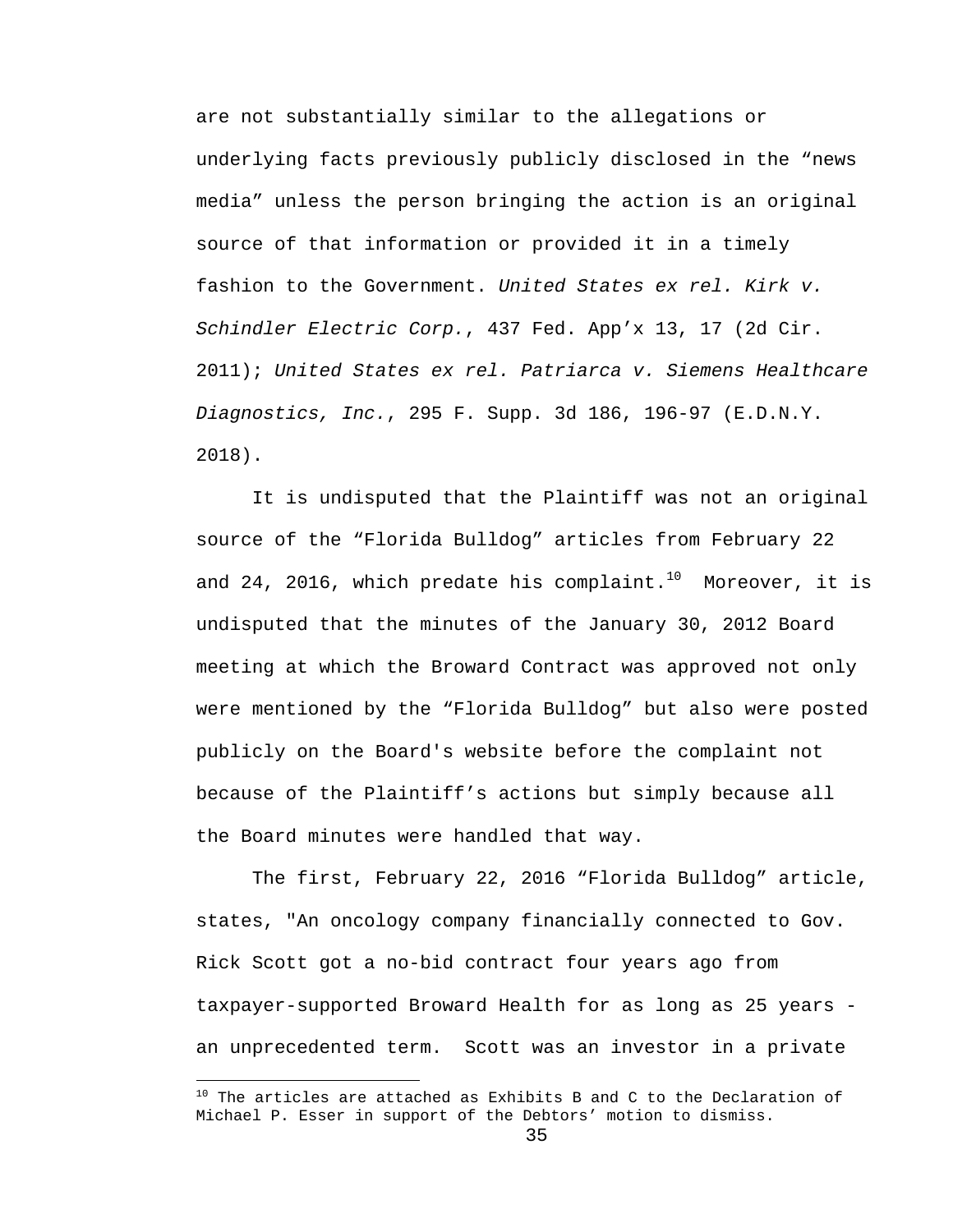equity firm that owns  $21^{st}$  Century Oncology, state records show. . . . 'This is news to me.' Said Commission Chairman David Di Pietro, who seemed stunned last week when told of the governor's indirect ownership interest in 21<sup>st</sup> Century Oncology. . . . The North Broward Hospital District, Broward Health's legal name, is and was at the time run by an all-Republican board of commissioners appointed by the governor. . . . Information about the contract is contained in publicly traded  $21^{st}$  Century's filings with the U.S. Securities and Exchange Commission (SEC) and the minutes of a Jan. 30, 2012 board meeting when the deal was approved by a 5-1 vote."

The February 24, 2016 "Florida Bulldog" article states, "A cancer-treatment company financially tied to Gov. Rick Scott that got a no-bid 25-year contract from Broward Health in January 2012 later contributed nearly \$400,000 to the Governor's reelection campaign, state records show." And it further states, "The contract spells out the terms of an exclusive and lengthy arrangement in which Broward Health gave 21st Century Oncology LLC exclusive rights to supply radiation oncology services to Broward Health's patients and collect all the revenue those patients generate. 21st Century paid Broward Health nothing to obtain that access. Likewise, Broward Health did not pay 21st Century to assume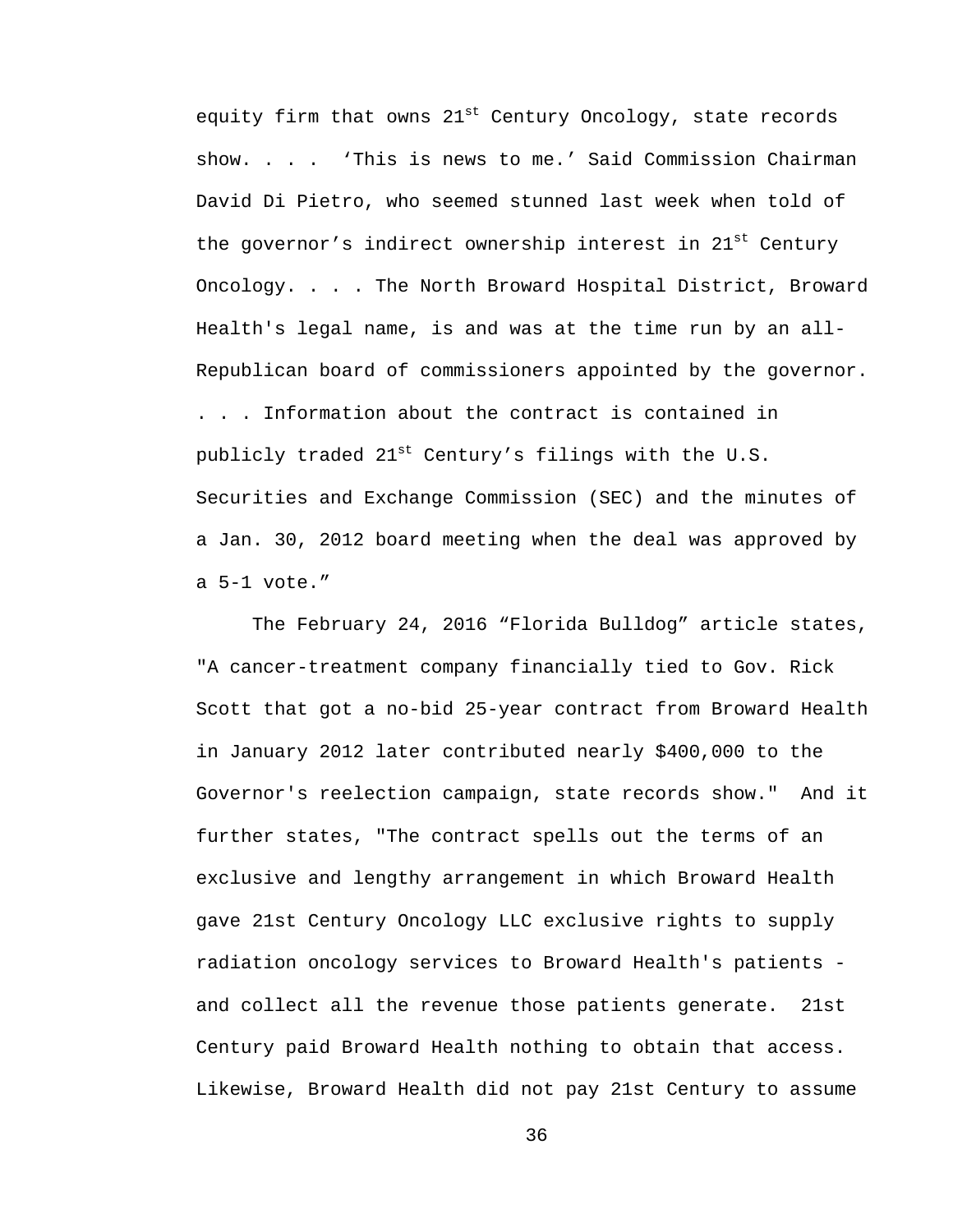a practice area that then-Broward Health President and Chief Executive Frank Nask told the district's board of commissioners in 2012 was losing \$3.5 million a year. Why would 21st Century want to take over a money-losing operation? How might it turn into a profit maker? Kevin Fusco, who holds Nask's job today was asked by email to discuss the oncology radiation program's performance under 21st Century. He did not respond."

And then the February 24, 2016 article reiterates, "Throughout all this time, 21st Century was a reliable contributor to Governor Scott, who appoints Broward Health's governing Board of Commissioners."

Before the Plaintiff shared his complaint with the United States the terms of the Broward Contract itself also were a matter of public knowledge based on Broward Health's SEC filings, as were reservations about the Contract expressed at the key Board meeting regarding its approval.

The case law on 31 U.S.C. § 3730(e)(4)(A) and (B) is well summarized in *Chen v. EMSL Analytical, Inc.*, 966 F. Supp. 2d 282 (S.D.N.Y. 2013). There the court states that the two-part test laid out in that section first requires determination of whether substantially the same allegations or transactions as alleged in the action or claim were previously publicly disclosed through one or more of the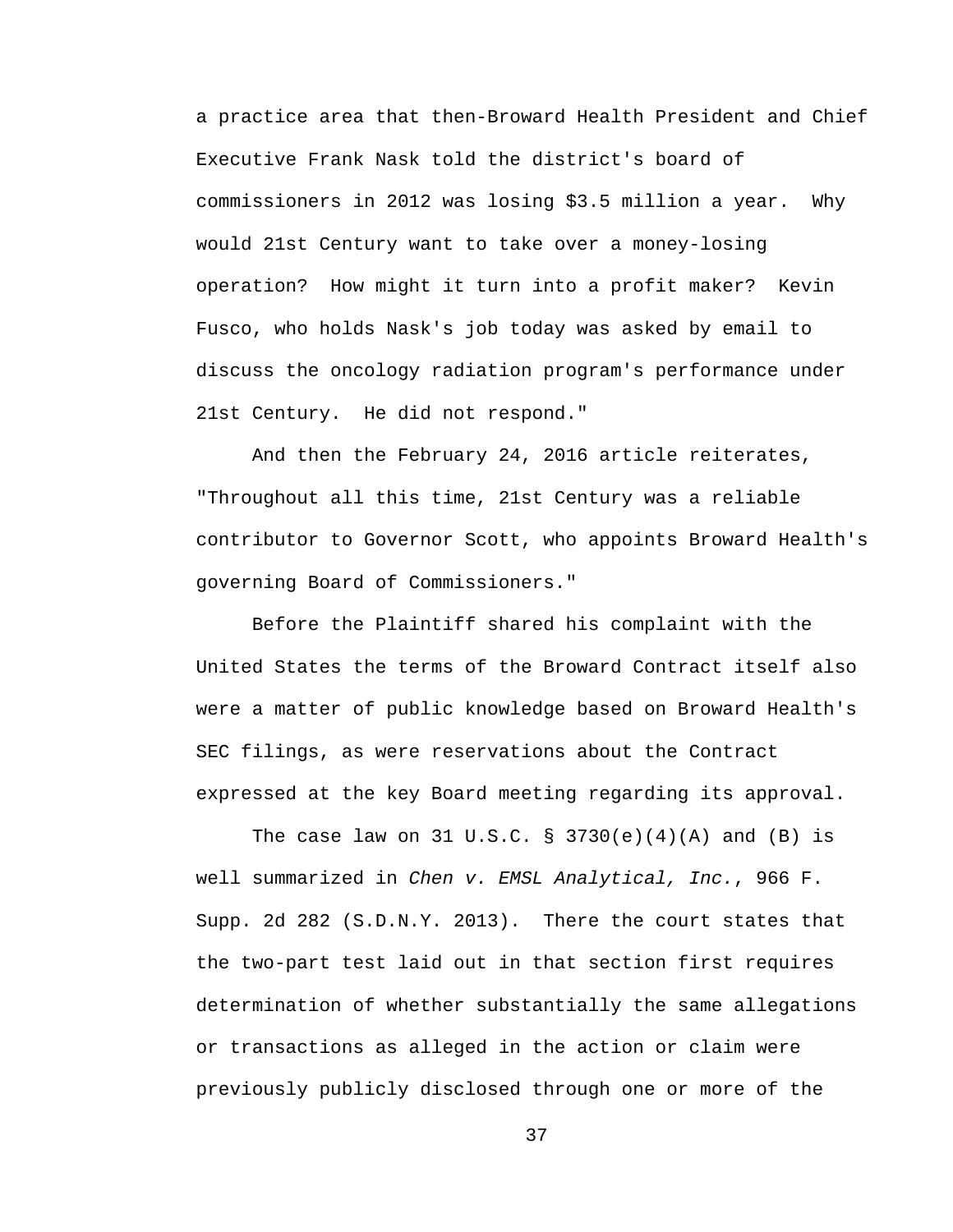sources, including "news media" listed in the statute. *Id.* at 296.

It is clear that the courts interpret "news media" in this context broadly, rejecting a "cramped reading of the term to include smaller or professionally specialized reader bases." *See Schindler Elevator Corp. v. United States ex rel. Kirk*, 131 S. Ct. 1885, 1891 (2011); *see also United States ex rel. Alcohol Foundation v. Kalmanovitz Charitable Foundation Inc.*, 186 F. Supp. 2d 458, 463 (S.D.N.Y. 2002), as well as *Chen*, 966 F. Supp. 2d at 297.

And as far as whether the disclosures in the news media contain "substantially the same allegations or transactions as alleged in the action," *Chen* states -- and I believe this to be the law throughout the Second Circuit as well as, frankly, throughout the country, or at least the proper version of the law throughout the country - "[t]his is the case when the relevant disclosures exposed 'all the essential elements of the fraud' alleged and made public the 'crux' of the alleged fraud." *Id.* at 297, citing *United States v. Dialysis Clinic, Inc.*, 2011 U.S. Dist. LEXIS 4862, at \*20 (N.D.N.Y. Jan. 19, 2011), which held that section  $3730(e)(4)$  " is applicable only if the essential elements exposing the transaction as fraudulent are publicly disclosed."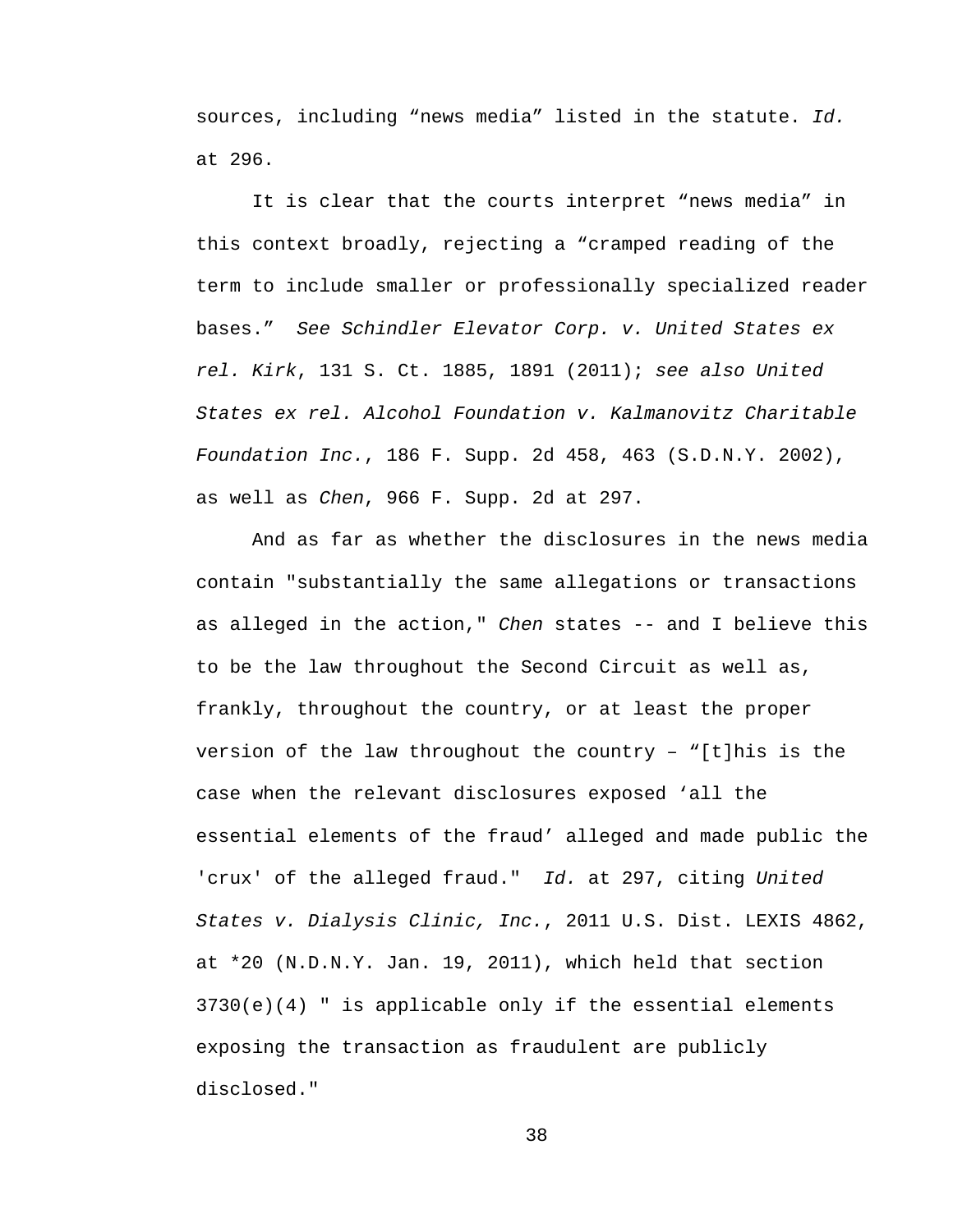*Chen* also favorably relies on the following quote from *In re Natural Gas Royalties Qui Tam Litig.*, 562 F.3d 1032, 1041 (10th Cir. 2009): the public disclosures need to be "sufficient to set the government squarely upon the trail of the alleged fraud." That is, the prior public disclosures need to have sufficed "to enable [the Government] adequately to investigate the case and to make a decision whether to prosecute. The question, properly, then, is whether the information conveyed to the [G]overnment could have formed the basis for a governmental decision on prosecution, or could at least have alerted law-enforcement authorities to the likelihood of wrongdoing." *United States ex rel. Springfield Terminal Ry. v. Quinn*, 14 F.3d 645, 654 (D.C. Cir. 1993), quoting *United States ex rel. Joseph v. Cannon*, 642 F.2d 1373, 1377 (D.C. Cir. 1981). *See also U.S. ex rel. Patriarca v. Siemens Healthcare Diagnostics*, 295 F. Supp. 3d at 196-197, stating both that the pre-2010 case law would apply to this provision and that "merely providing more specific details about what happened does not negate substantial similarity."

Consistent with the foregoing authorities, to go beyond the allegations in the "Florida Bulldog" articles and public postings the Plaintiff therefore would need to disclose more than mere details that would make those allegations only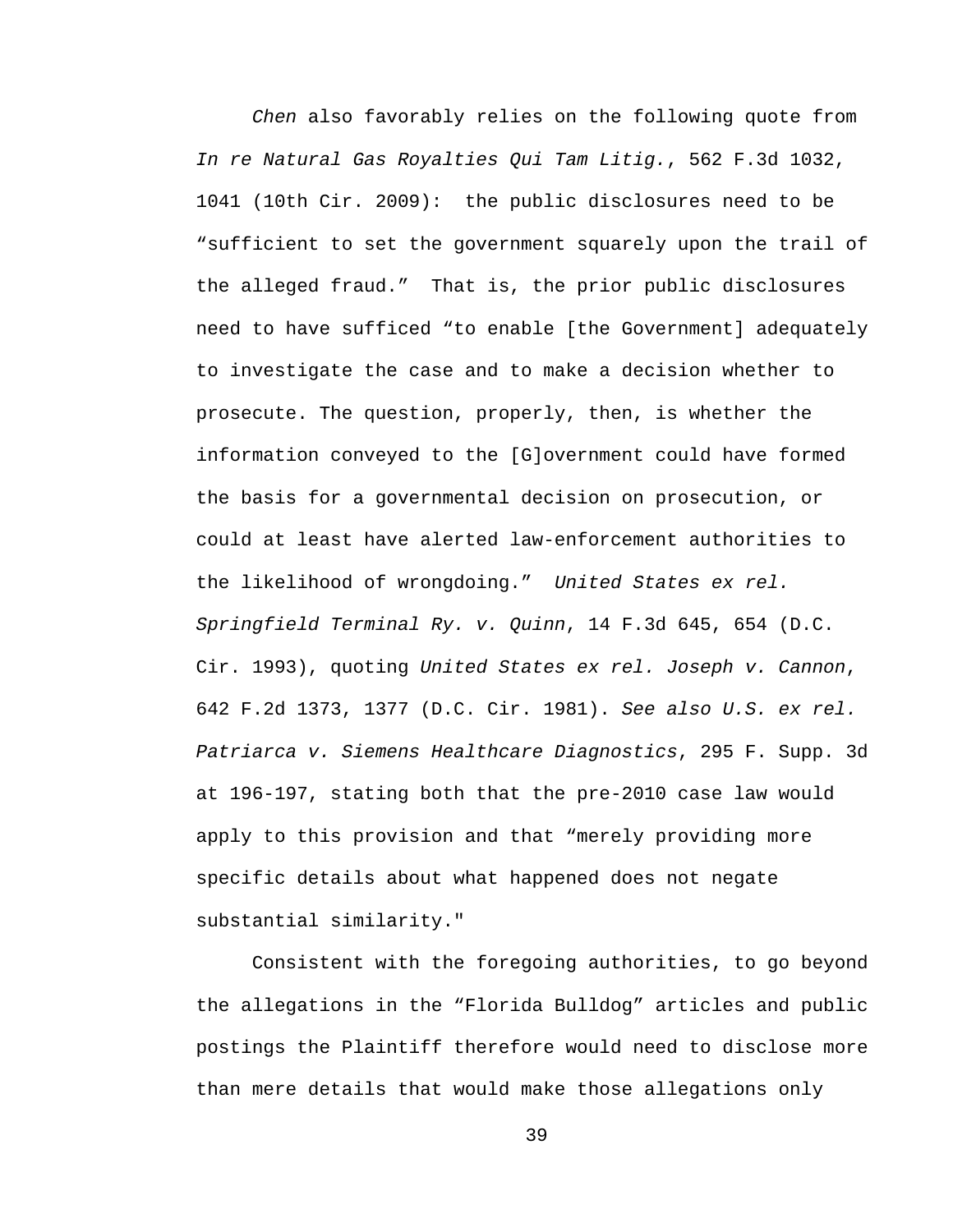more concrete or more provocative.

Such a mere detail, I believe, is the complaint's discussion of the termination of the HealX contract, which was not mentioned directly in the "Florida Bulldog" articles that I have quoted although the second article does discuss the Debtors' taking over a prior Broward Health business, which was, in fact, conducted through HealX. Given all of the other disclosures in the articles and the Board minutes – such as that the Debtors obtained a no-bid contract of extraordinary length, Nask's statement that the prior contractor lost \$3.5 million annually, and questions therefore raised about the reason for the Debtors' eagerness to obtain the contract – the complaint's HealX discussion falls into the "extra detail" category described as insufficient in *Chen* and *Patriarca* and the other cases cited earlier.

That leaves, then, the complaint's discussion of Rubin's lobbying effort, which was not mentioned in the "Florida Bulldog" articles or otherwise publicly disclosed. But, as I have already held, the complaint does not discuss the nature and scope of Rubin's alleged agency with sufficient particularity to satisfy Rule 9(b), and, indeed, when discussing Rubin's role the complaint has serious plausibility problems under Rule 8.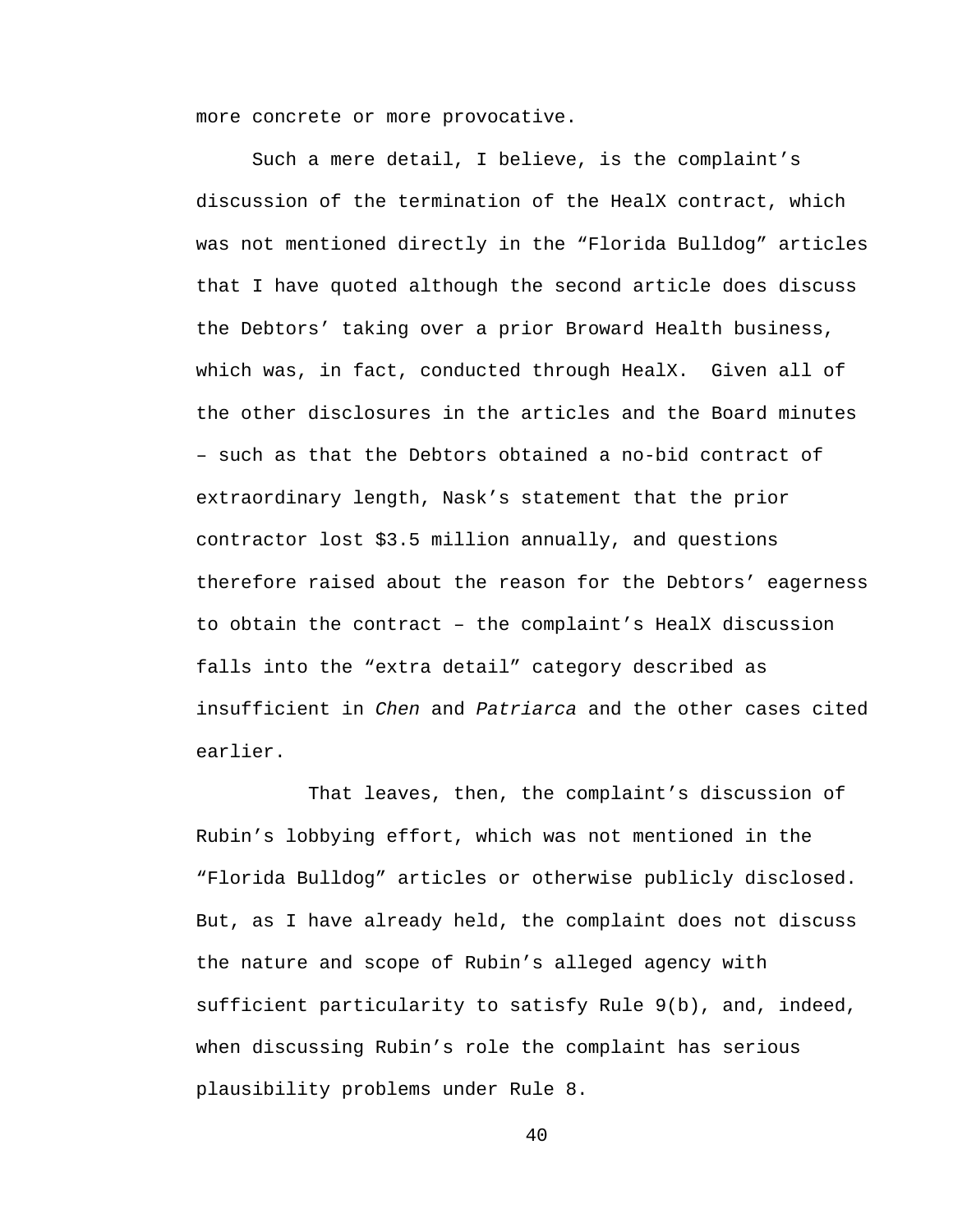Lobbyists generally are hired because of their political connections. It would be odd to hire a lobbyist who doesn't have a good relationship with the politician that he or she is supposed to lobby. The good relationship between the alleged principal, 21st Century, and Governor Scott is already highlighted in the "Florida Bulldog" articles. The complaint's additional allegations with regard to Rubin's lobbying relationship I believe therefore would need be more specific - and more specific in particular as to wrongdoing - than simply standing for the fact that Rubin had political influence. To add materially to the prior public disclosure, the complaint would have to allege, I believe, that Rubin actually controlled Governor Scott, as if Governor Scott were his puppet, for example, and that the Debtors hired him for that purpose, as opposed to Rubin's simply being able to remind Governor Scott that the Debtors were a campaign contributor and a significant supporter, which the "Florida Bulldog" articles already disclose.

The complaint clearly does not make that kind of allegation other than, I believe, in an implausible and conclusory way when it asserts that the Plaintiff was told he needed to speak to Rubin to enhance his chances to be appointed to the Broward Health Board and that Rubin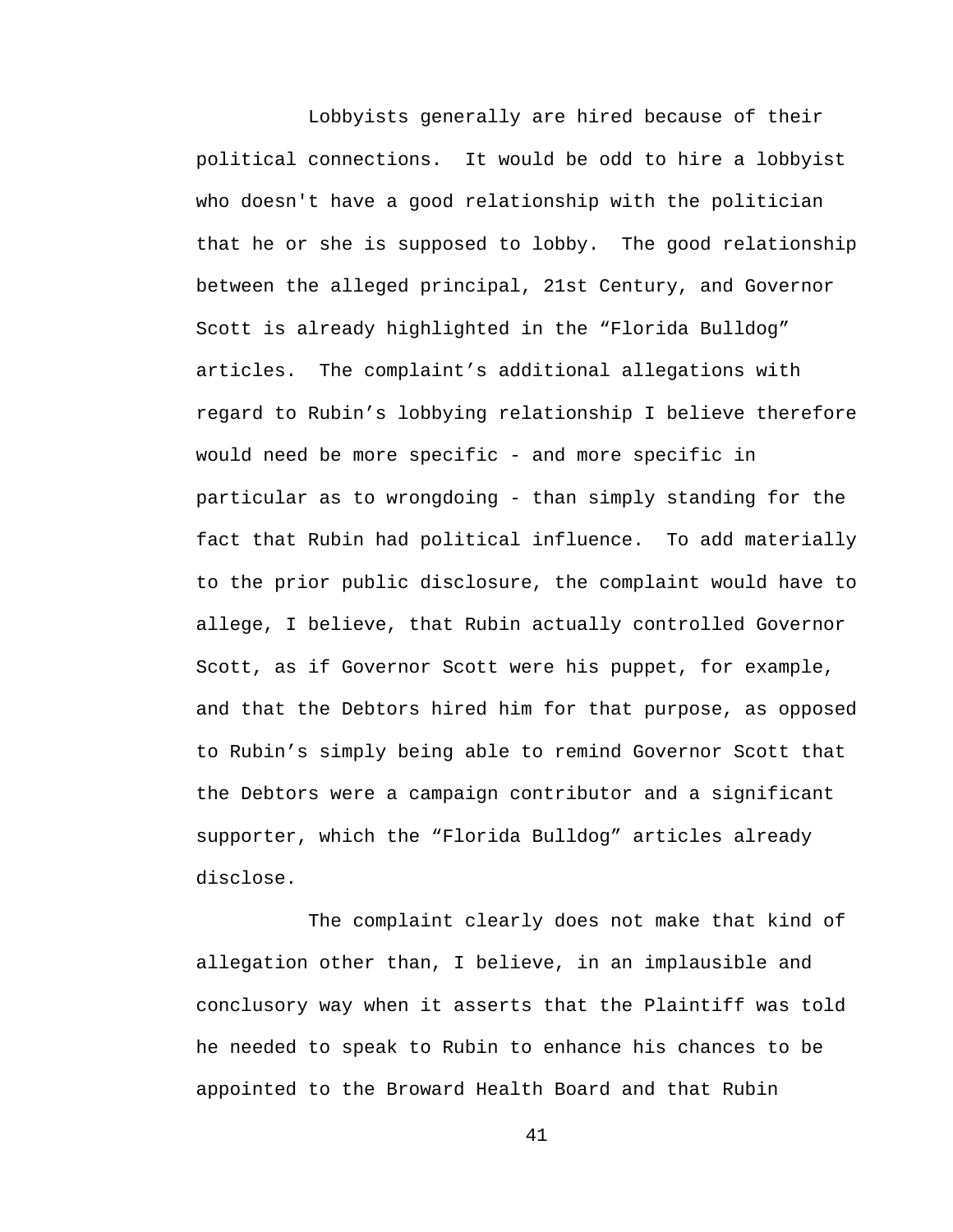separately boasted that he "controlled" the appointments (which frankly I view as puffery).

Even assuming that all of Rubin's agency relationship on behalf of the Debtors was outside of the Plaintiff's ken, which I don't think is a fair assumption based on the complaint's own allegations, the Plaintiff has the burden to at least allege a substantial basis in fact to draw the inference that Rubin (a) was tasked by the Debtors with obtaining the Broward Contract by improperly offering remuneration to Nask and (b) plausibly had the power over Governor Scott to deliver on his threats and promises, and I do not believe that the complaint does so.

I have not yet addressed whether the Plaintiff satisfies the second, additional test of 31 U.S.C. §  $3730(e)(4)(B)(2)$ , which is that he be an "original source" of information that materially and timely contributed or added to the public disclosure. However, based on the foregoing analysis, it is clear that the complaint does not meet that test, either.

The people of Florida elected Governor Scott, giving him the power to select Broward Health's Board of Commissioners, subject to the people's displeasure depending on how he uses it. The complaint adds nothing material to the prior public disclosure that the Debtors had political